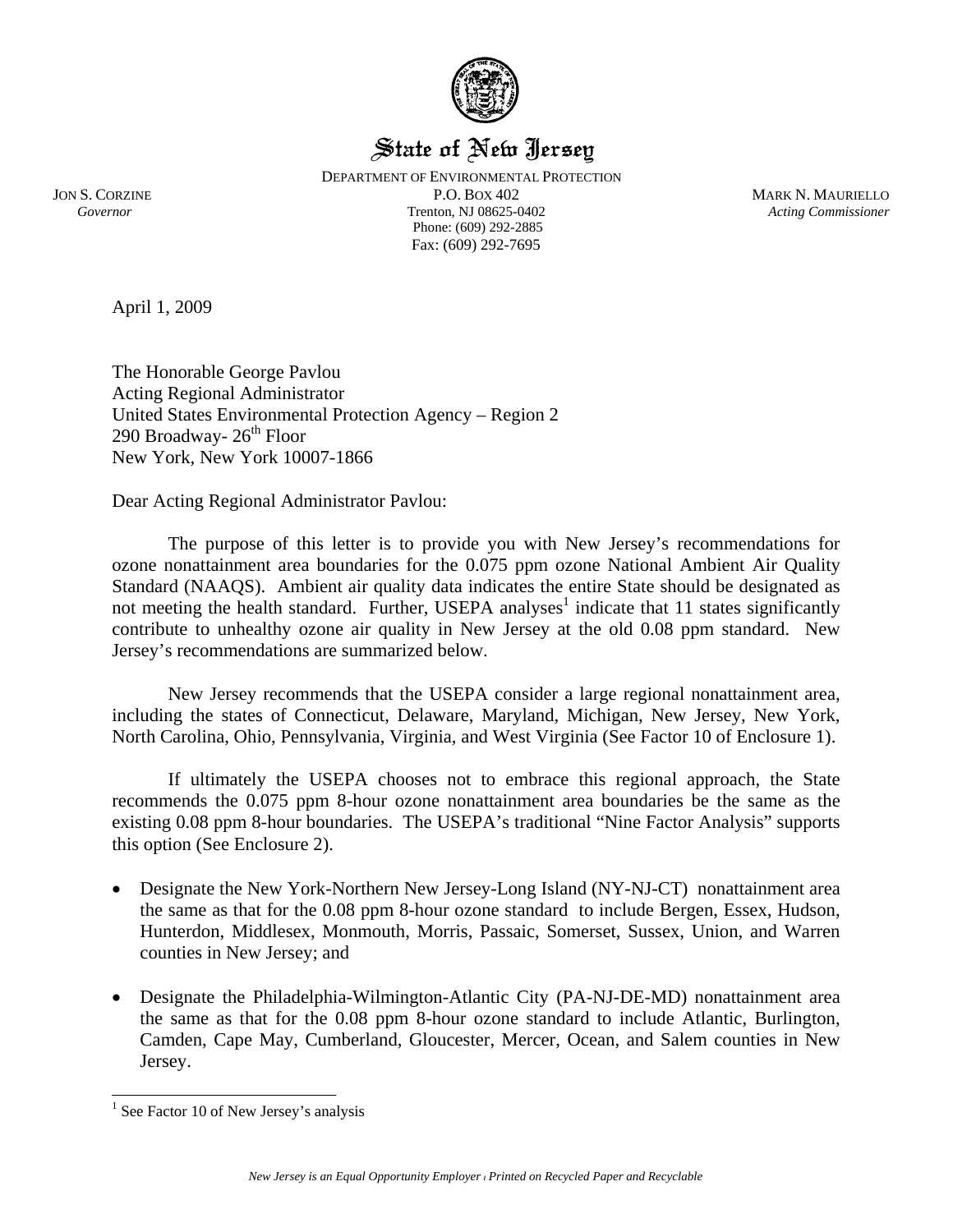If you have any technical questions regarding New Jersey's analysis, please contact Chris Salmi, Assistant Director of the Division of Air Quality, at (609) 292-6711.

Sincerely yours,

Mark N. Mauriello

Mark N. Mauriello **Acting Commissioner** 

Enclosures

c: Gina McCarthy, CT DEP Commissioner Pete Grannis, NY DEC Commissioner John Hanger, PA DEP Acting Secretary David Small, DE DNREC Acting Secretary Shari T. Wilson, MD MDE Secretary Nancy Wittenberg, Assistant Commissioner William O'Sullivan, Director Chris Salmi, Assistant Director Ray Werner, USEPA Region 2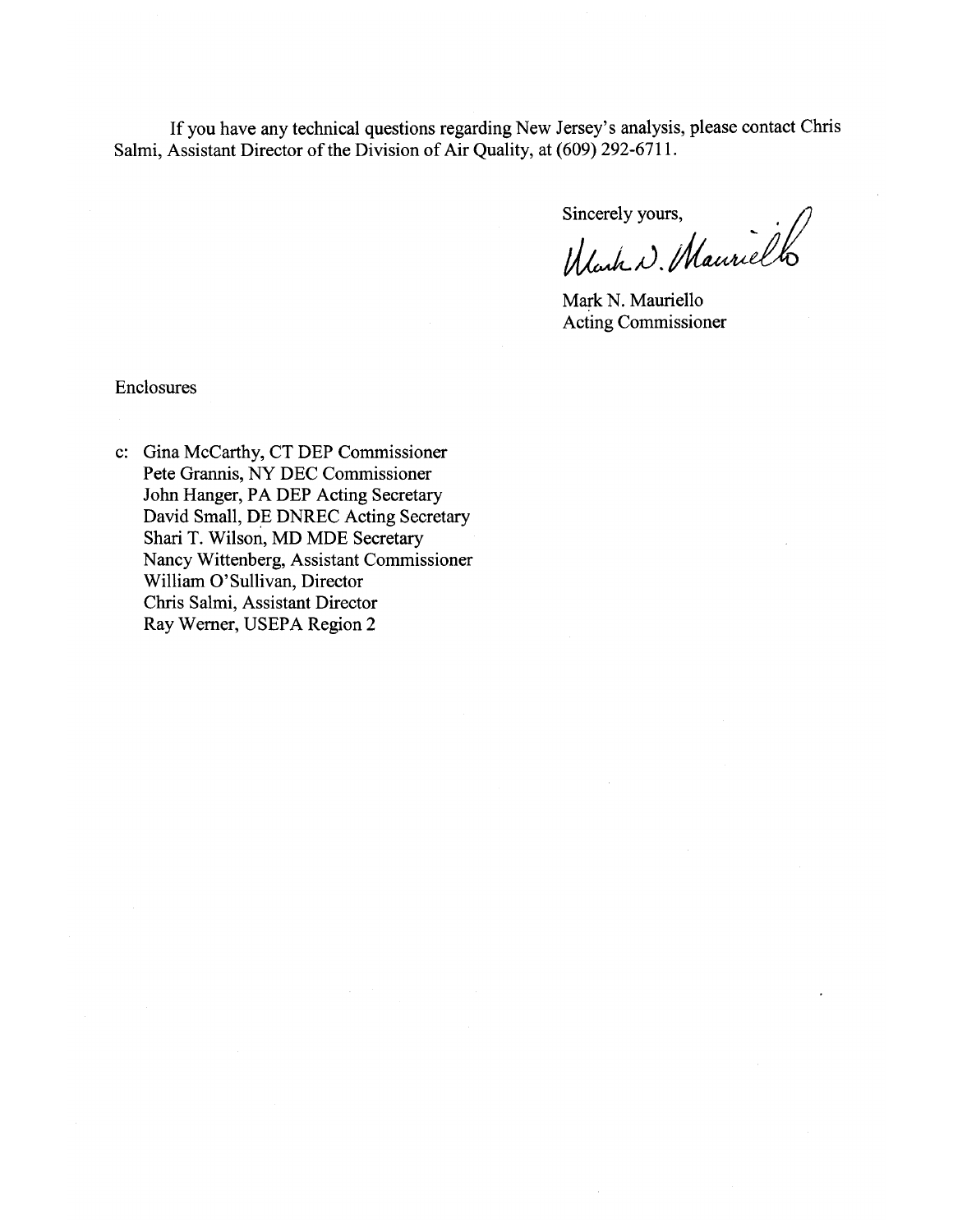



**Recommended Regional 8-Hour Ozone Nonattainment Area Boundaries**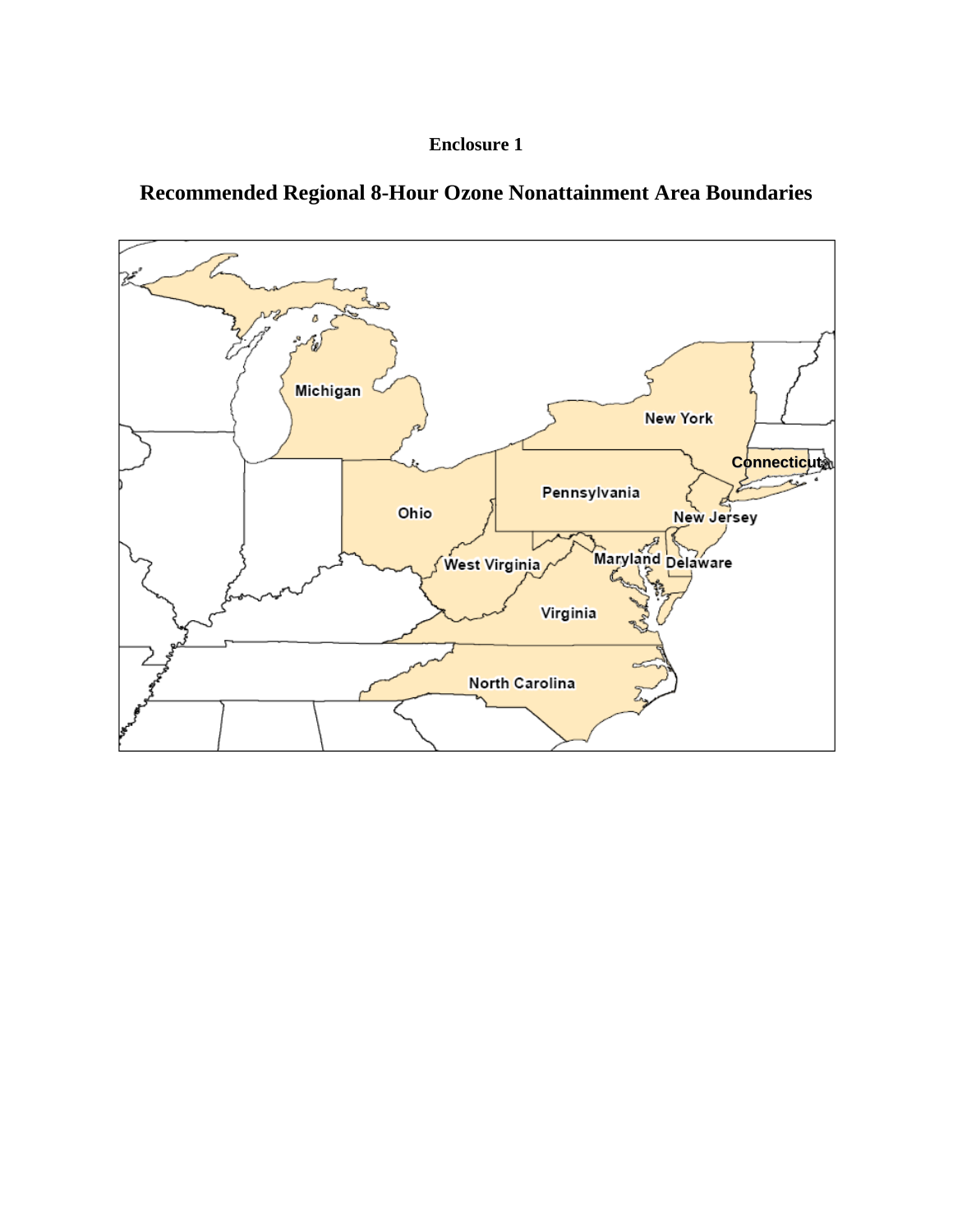







**The New Jersey Portion of a NY-NJ-CT Nonattainment Area**

**The New Jersey Portion of a PA-NJ-DE-MD Nonattainment Area**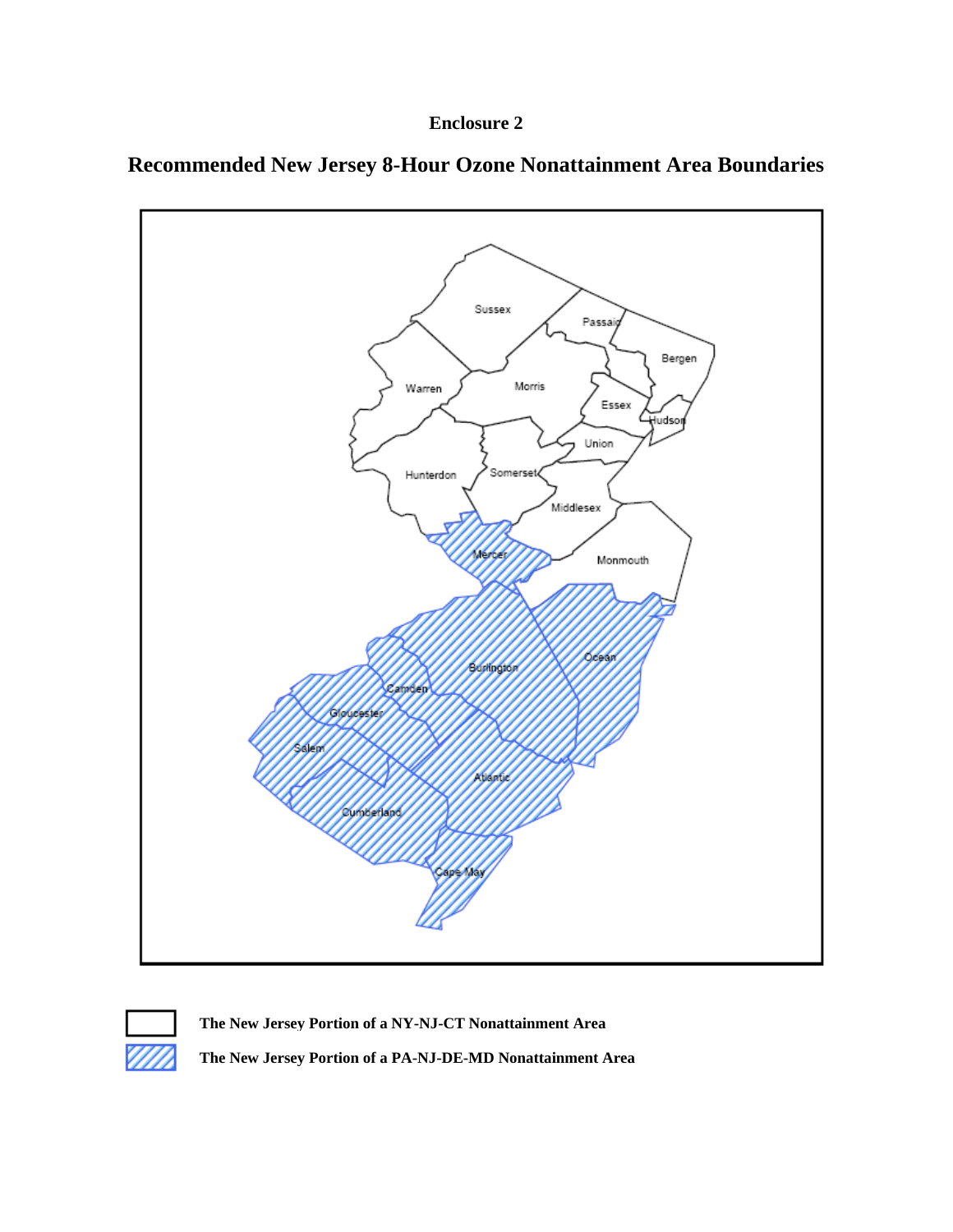**Enclosure 3** 

**Designation of Nonattainment Areas in New Jersey for the 2008 Revised Ozone National Ambient Air Quality Standards** 

**Ten Factor Analysis** 

**March 12, 2009**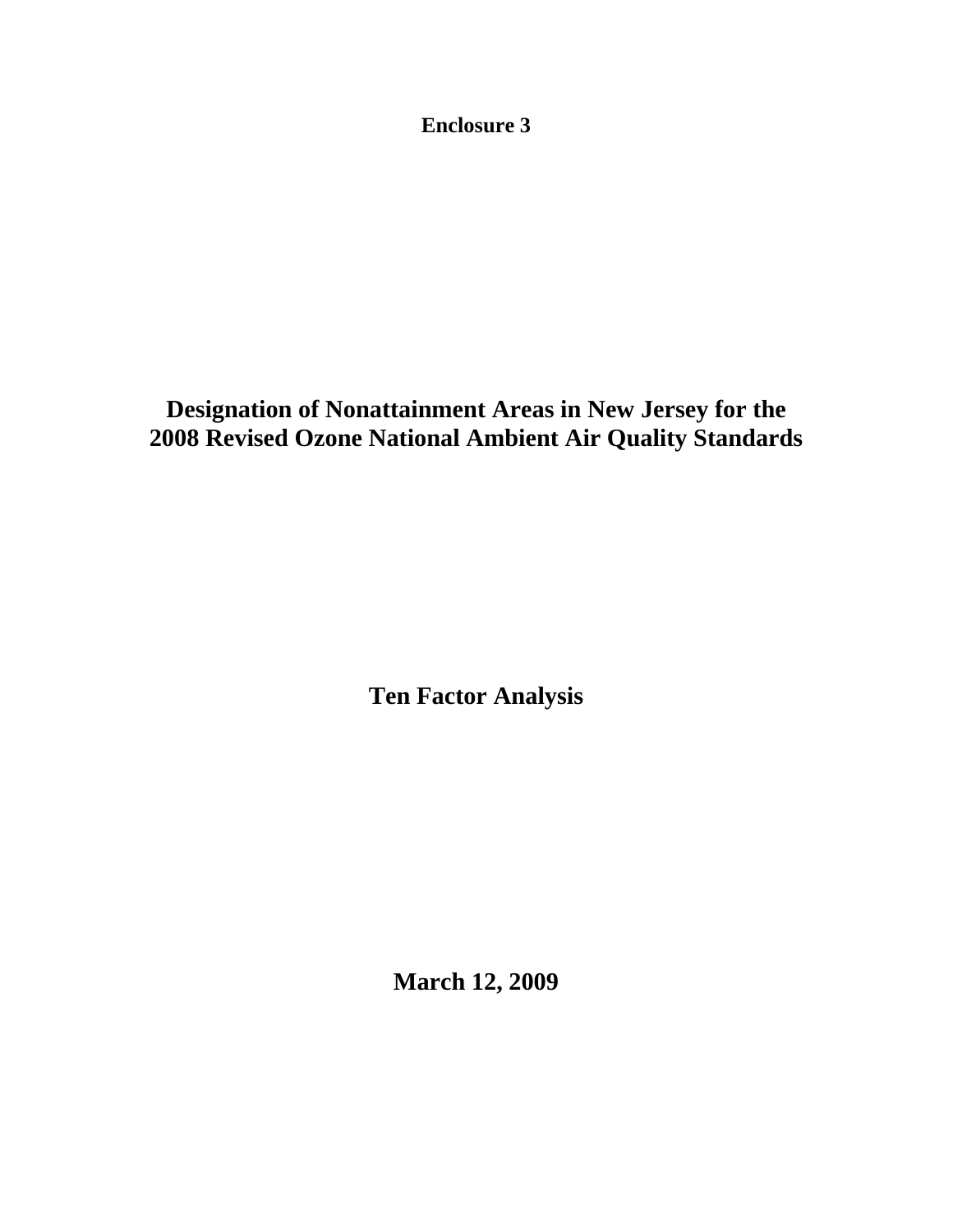### **Ten Factor Analysis for the Designation of Nonattainment Areas in New Jersey for the 2008 Revised Ozone National Ambient Air Quality Standards**

### **Introduction**

The United States Environmental Protection Agency (USEPA) revised the Ozone National Ambient Air Quality Standards (NAAQS) on March 12, 2008.<sup>1</sup> The primary ozone standard was lowered from 0.08 parts per million (ppm) to 0.075 ppm. The secondary standard was strengthened to make it equal to the primary standard. According to Section 107(d)(1)(A) of the Federal Clean Air Act (42 U.S.C. §

7407 (d) $(1)(A)$ , states have one year from the time the new standard is effective to submit a recommendation for designating nonattainment areas to the USEPA for consideration. The USEPA then has one year to issue the final nonattainment area designations.

The USEPA issued guidance for determining the boundaries of ozone nonattainment areas on December 4, 2008.<sup>2</sup> The analysis is based on an evaluation the following nine factors:

- Air quality data
- Emissions data
- Population density and degree of urbanization
- Traffic and commuting patterns
- Growth rates and patterns
- Meteorology
- Geography/topography
- Jurisdictional boundaries
- Level of control of emission sources

The USEPA finalized attainment/nonattainment designations for the 1997 8-hour ozone NAAQS on June 15, 2004. The entire state of New Jersey is associated with two multistate nonattainment areas, the New York-Northern New Jersey-Long Island (NY-NJ-CT) nonattainment area and the Philadelphia-Wilmington-Atlantic City (PA-NJ-DE-MD) nonattainment area. The NY-NJ-CT nonattainment area includes the New Jersey counties of: Bergen, Essex, Hudson, Hunterdon, Middlesex, Monmouth, Morris, Passaic, Somerset, Sussex, Union, and Warren. The PA-NJ-DE-MD nonattainment area includes the New Jersey counties of: Atlantic, Burlington, Camden, Cape May, Cumberland, Gloucester, Mercer, Ocean, and Salem.

New Jersey considered the composition of the existing ozone nonattainment areas in its analysis to determine if there should be any changes to these areas due to current data. The NJDEP recommends that the areas designated as nonattainment areas under the 1997 8-hour ozone standard also be designated the 2008 revised ozone nonattainment areas.

<sup>&</sup>lt;sup>1</sup> 73 <u>Fed</u>. <u>Reg</u>. 16436 (March 27, 2008).<br><sup>2</sup> December 4, 2008 Memorandum from

<sup>&</sup>lt;sup>2</sup> December 4, 2008 Memorandum from Robert J. Meyers on "Area Designations for the 2008 Revised Ozone National Ambient Air Quality Standards."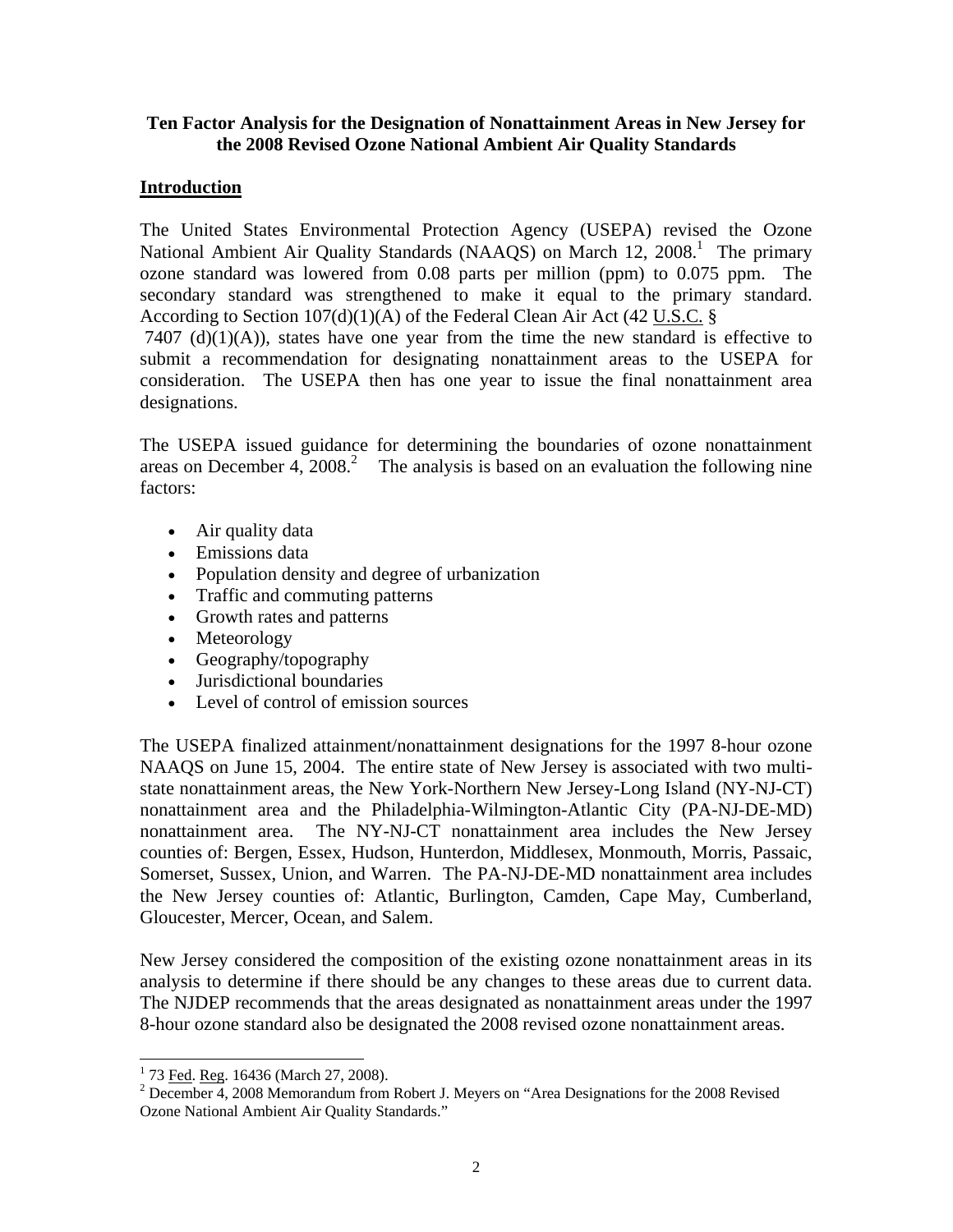

# **New Jersey Recommendations for Designation Multi-State Ozone Nonattainment Areas**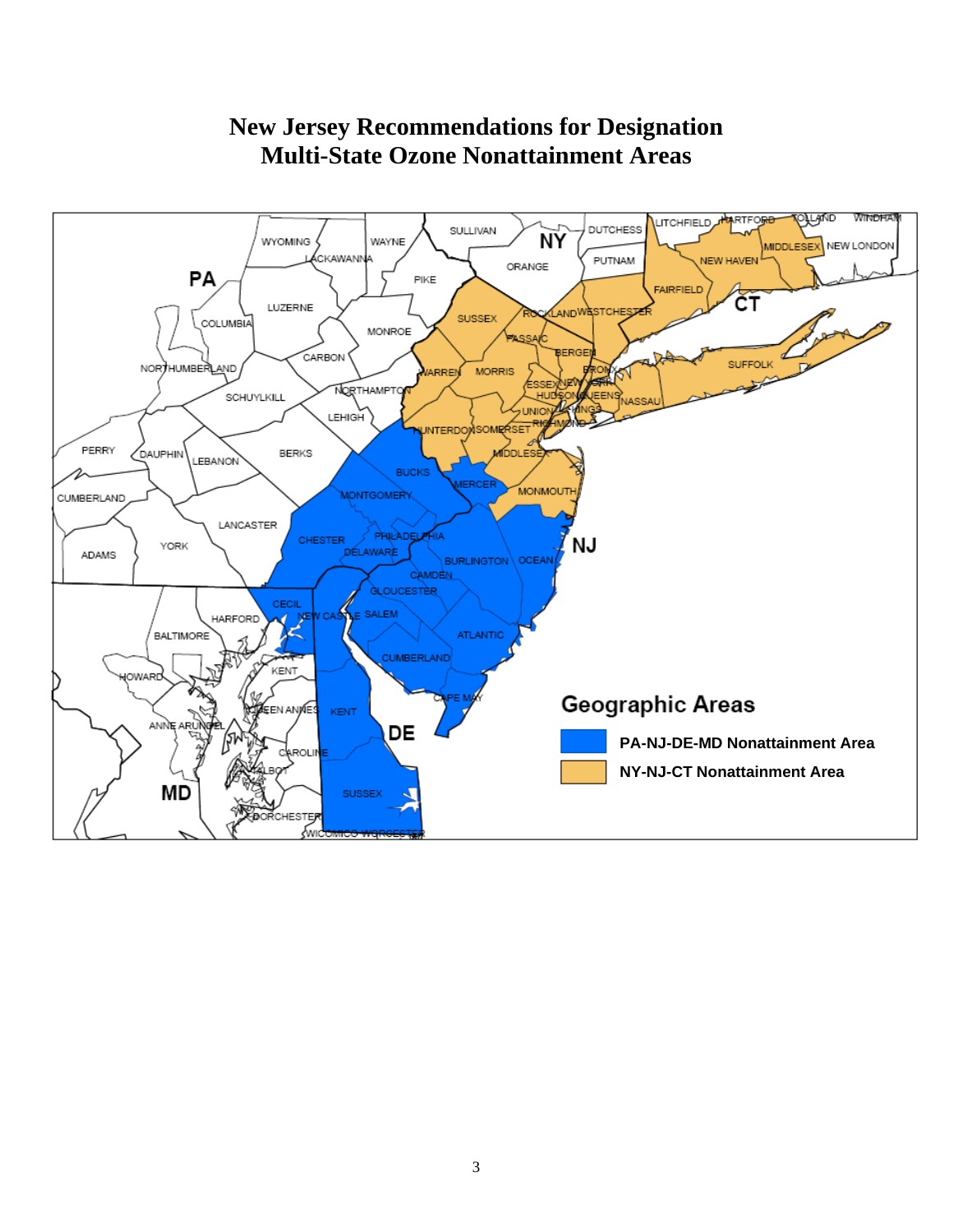# **Ten Factor Analysis for Determining Nonattainment Area Boundaries in Designations for the 2008 8-Hour Ozone NAAQS**

## **Factor 1: Air Quality Data**

The air quality analysis is an examination of ozone air quality monitoring data, including the daily design value calculated for each area based on air quality data for a 3-year period. Design values for 2005-2007 and 2006-2008<sup>3</sup> were analyzed for this factor.

| County          | $O_3$ 2005 - 2007<br><b>Design Value (ppm)</b> | <b>Met NAAQS</b><br>$(0.075$ ppm $)$ 2005-<br>2007? | $O_3$ 2006 - 2008<br><b>Design Value</b><br>(ppm) | <b>Met NAAQS</b><br>(0.075~ppm)<br>2006 - 2008? |
|-----------------|------------------------------------------------|-----------------------------------------------------|---------------------------------------------------|-------------------------------------------------|
| Fairfield, CT   | 0.094                                          | No                                                  | 0.088                                             | N <sub>0</sub>                                  |
| Middlesex, CT   | 0.092                                          | N <sub>o</sub>                                      | 0.087                                             | N <sub>0</sub>                                  |
| New Haven, CT   | 0.093                                          | N <sub>o</sub>                                      | 0.088                                             | N <sub>0</sub>                                  |
| Bergen, NJ      | $0.089*$                                       | N <sub>o</sub>                                      | Not Available                                     | N/A                                             |
| Essex, NJ       | No Monitor                                     | N/A                                                 | No Monitor                                        | N/A                                             |
| Hudson, NJ      | 0.090                                          | N <sub>o</sub>                                      | 0.086                                             | N <sub>o</sub>                                  |
| Hunterdon, NJ   | 0.089                                          | N <sub>o</sub>                                      | 0.086                                             | N <sub>o</sub>                                  |
| Middlesex, NJ   | 0.091                                          | N <sub>o</sub>                                      | 0.088                                             | No                                              |
| Monmouth, NJ    | 0.088                                          | No                                                  | 0.086                                             | N <sub>o</sub>                                  |
| Morris, NJ      | 0.086                                          | N <sub>o</sub>                                      | 0.086                                             | N <sub>o</sub>                                  |
| Passaic, NJ     | 0.083                                          | N <sub>o</sub>                                      | 0.079                                             | No                                              |
| Somerset, NJ    | No Monitor                                     | N/A                                                 | No Monitor                                        | N/A                                             |
| Sussex, NJ      | No Monitor                                     | N/A                                                 | No Monitor                                        | N/A                                             |
| Union, NJ       | No Monitor                                     | N/A                                                 | No Monitor                                        | N/A                                             |
| Warren, NJ      | No Monitor                                     | N/A                                                 | No Monitor                                        | N/A                                             |
| Bronx, NY       | 0.075                                          | Yes                                                 | 0.076                                             | N <sub>o</sub>                                  |
| Kings, NY       | No Monitor                                     | N/A                                                 | No Monitor                                        | N/A                                             |
| Nassau, NY      | No Monitor                                     | N/A                                                 | No Monitor                                        | N/A                                             |
| New York, NY    | Not Available                                  | N/A                                                 | Not Available                                     | N/A                                             |
| Queens, NY      | 0.079                                          | No                                                  | 0.077                                             | N <sub>o</sub>                                  |
| Richmond, NY    | 0.089                                          | N <sub>o</sub>                                      | 0.081                                             | N <sub>o</sub>                                  |
| Rockland, NY    | No Monitor                                     | N/A                                                 | No Monitor                                        | N/A                                             |
| Suffolk, NY     | 0.091                                          | N <sub>o</sub>                                      | 0.088                                             | N <sub>o</sub>                                  |
| Westchester, NY | 0.091                                          | No                                                  | 0.086                                             | N <sub>0</sub>                                  |

### **Table 1-A: Ozone Design Values for the New York-Northern New Jersey-Long Island (NY-NJ-CT) Nonattainment Area<sup>4</sup>**

\*Because a 2007 design value was not available, an average of 2005 - 2006 data is presented.

<sup>&</sup>lt;sup>3</sup> The 2006-2008 design values had not been certified at the time of this analysis

<sup>4</sup> Source: NJDEP Bureau of Air Monitoring and USEPA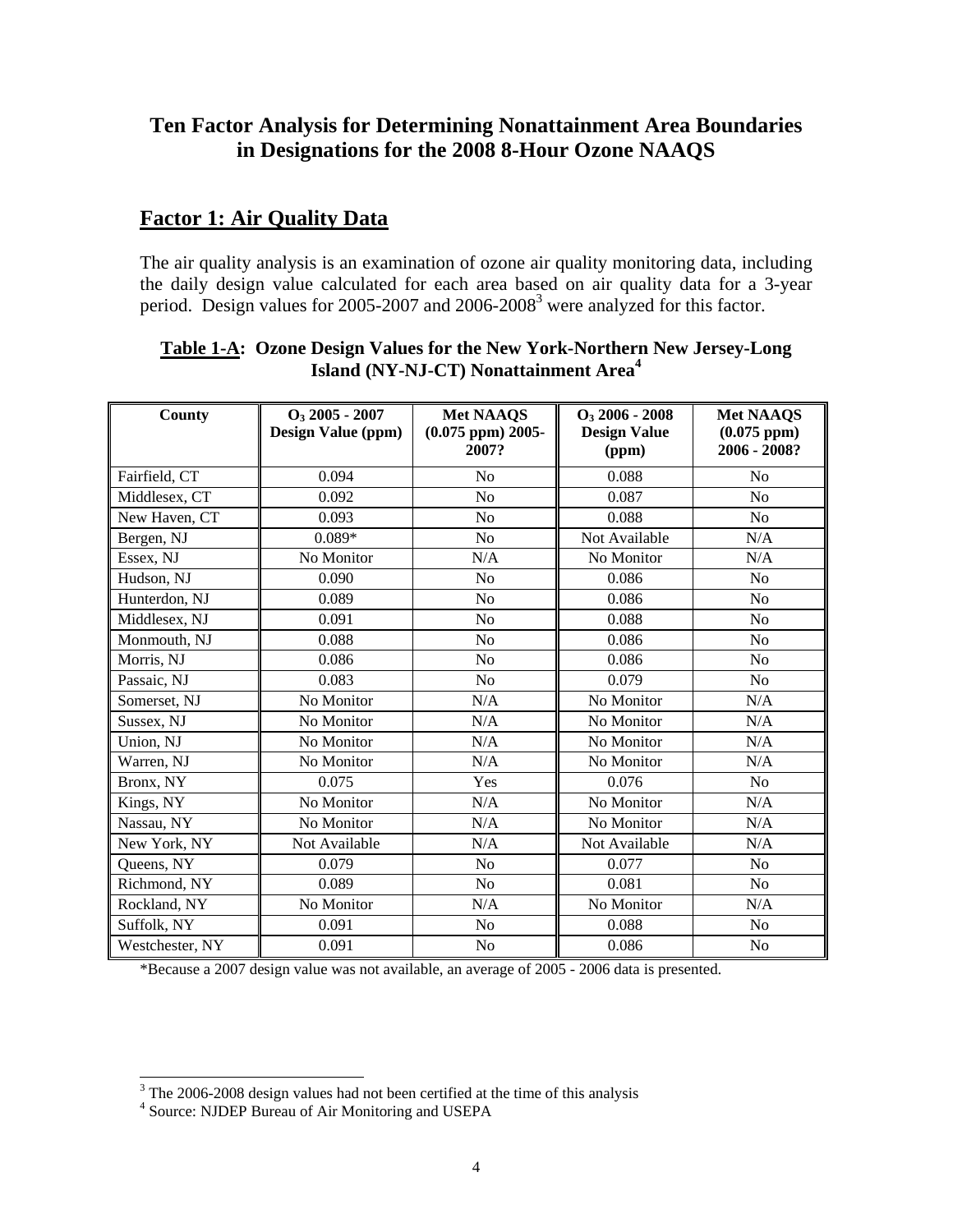All of the monitors in the New York-Northern New Jersey-Long Island (NY-NJ-CT) nonattainment area violated the new 2008 ozone NAAQS of 0.075 ppm, with the exception of Bronx, NY (for the 2005-2007 data). The highest design value in the nonattainment area is located in Fairfield, CT. The highest design value in the nonattainment area in New Jersey is located in Middlesex County. The preliminary 2006-2008 design values show an overall decrease in emissions. The most significant decrease is in Richmond County, NY (0.009 ppm). The 2006-2008 design values show decreased emissions for five of the New Jersey monitors. A 2006-2008 design value was not available for Bergen County, and the design value stayed the same for Morris County.

| County           | $O_3$ 2005 - 2007<br>Design Value (ppm) | <b>Met NAAQS</b><br>$(0.075$ ppm $)$ 2005-<br>2007? | $O_3$ 2006 - 2008<br><b>Design Value</b><br>(ppm) | <b>Met NAAQS</b><br>(0.075~ppm)<br>2006 - 2008? |
|------------------|-----------------------------------------|-----------------------------------------------------|---------------------------------------------------|-------------------------------------------------|
| Bucks, PA        | 0.092                                   | N <sub>o</sub>                                      | 0.092                                             | No.                                             |
| Chester, PA      | 0.085                                   | N <sub>o</sub>                                      | 0.082                                             | N <sub>o</sub>                                  |
| Delaware, PA     | 0.085                                   | N <sub>0</sub>                                      | 0.083                                             | N <sub>0</sub>                                  |
| Montgomery, PA   | 0.086                                   | N <sub>o</sub>                                      | 0.084                                             | N <sub>o</sub>                                  |
| Philadelphia, PA | 0.091                                   | No                                                  | 0.089                                             | No                                              |
| Atlantic, NJ     | $0.081*$                                | N <sub>o</sub>                                      | Not Available                                     | N/A                                             |
| Burlington, NJ   | No Monitor                              | N/A                                                 | No Monitor                                        | N/A                                             |
| Camden, NJ       | 0.089                                   | N <sub>o</sub>                                      | 0.087                                             | No                                              |
| Cape May, NJ     | No Monitor                              | N/A                                                 | No Monitor                                        | N/A                                             |
| Cumberland, NJ   | 0.084                                   | N <sub>0</sub>                                      | 0.082                                             | N <sub>o</sub>                                  |
| Gloucester, NJ   | 0.087                                   | N <sub>0</sub>                                      | 0.087                                             | No                                              |
| Mercer, NJ       | 0.091                                   | N <sub>o</sub>                                      | 0.087                                             | N <sub>o</sub>                                  |
| Ocean, NJ        | 0.092                                   | N <sub>o</sub>                                      | 0.087                                             | No                                              |
| Salem, NJ        | No Monitor                              | N/A                                                 | No Monitor                                        | N/A                                             |
| Cecil, MD        | 0.093                                   | N <sub>o</sub>                                      | 0.090                                             | N <sub>0</sub>                                  |
| Kent, DE         | 0.081                                   | N <sub>0</sub>                                      | 0.081                                             | No                                              |
| New Castle, DE   | 0.083                                   | N <sub>0</sub>                                      | 0.080                                             | No                                              |
| Sussex, DE       | 0.082                                   | N <sub>o</sub>                                      | 0.080                                             | N <sub>o</sub>                                  |

**Table 1-B: Ozone Design Values for the Philadelphia-Wilmington-Atlantic City (PA-NJ-DE-MD) Nonattainment Area5**

\*Because a 2007 design value was not available, an average of 2005 - 2006 data is presented.

All of the monitors in the Philadelphia-Wilmington-Atlantic City (PA-NJ-DE-MD) nonattainment area violated the new 2008 ozone NAAQS of 0.075 ppm. The highest design value in the nonattainment area is located in Cecil County, MD. The preliminary 2006-2008 design values show an overall decrease in emissions. The most significant decrease is the Ocean County, NJ monitor (0.005 ppm). The 2006-2008 design values show decreased emissions for four of the New Jersey monitors. A 2006-2008 design value was not available for Atlantic County, and the design value stayed the same for Gloucester County.

 $\overline{a}$ 

<sup>&</sup>lt;sup>5</sup> Source: NJDEP Bureau of Air Monitoring and USEPA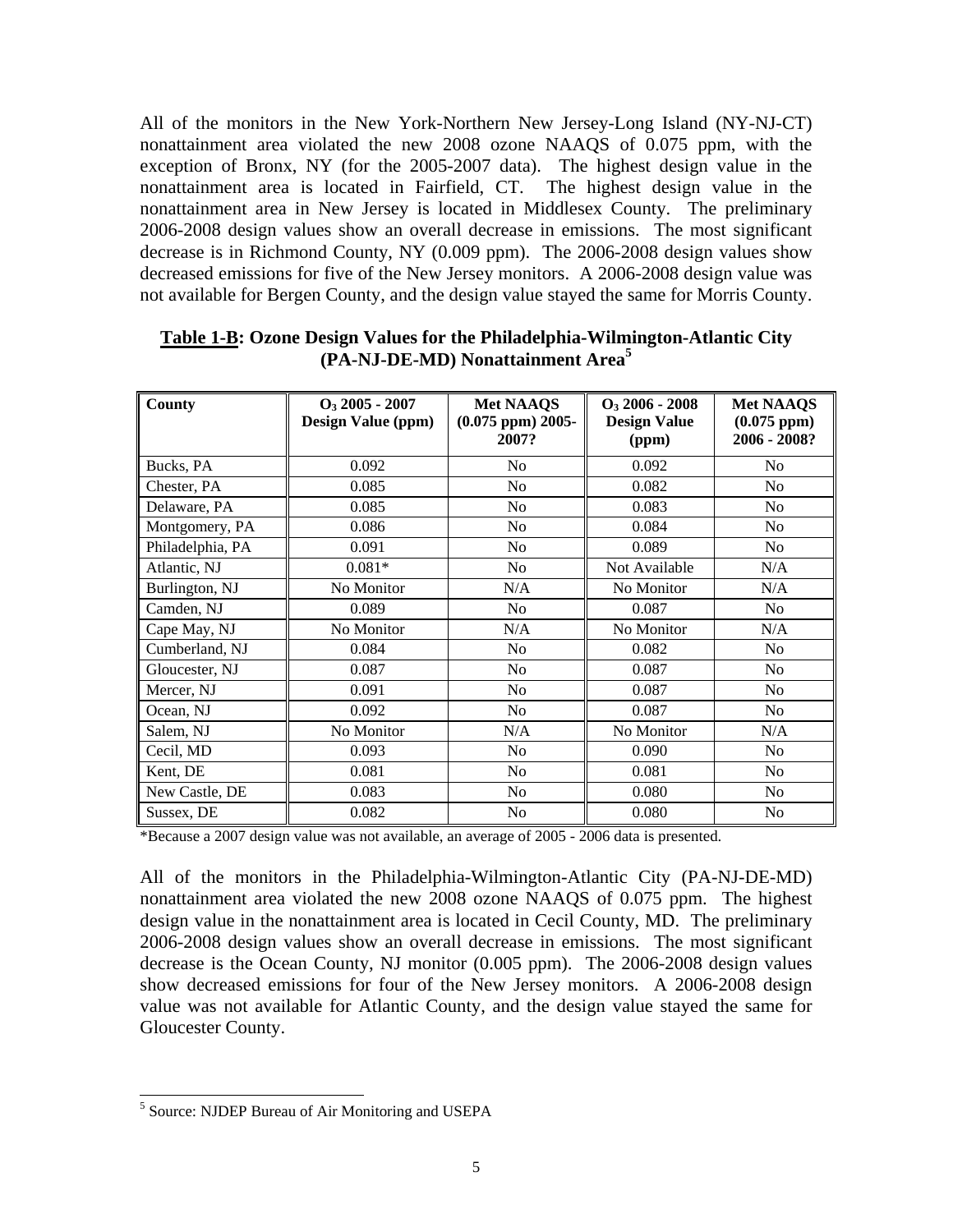## **Factor 2: Emissions Data**

The following tables show total estimated inventories, excluding biogenic emissions (in tons per year) for the New York-Northern New Jersey-Long Island (NY-NJ-CT) and Philadelphia-Wilmington-Atlantic City (PA-NJ-DE-MD) nonattainment areas. (Data Source: 2002 MANE-VU Modeling Inventory).

| County          | $2002$ NO <sub>x</sub> | Proj. 2009      | $02-09\%$ | 2002       | Proj.      | $02-09 \%$ |
|-----------------|------------------------|-----------------|-----------|------------|------------|------------|
|                 | (tons)                 | NO <sub>x</sub> | change    | <b>VOC</b> | 2009       | change     |
|                 |                        | (tons)          |           | (tons)     | <b>VOC</b> |            |
|                 |                        |                 |           |            | (tons)     |            |
| Fairfield, CT   | 31,712                 | 22,151          | $-30%$    | 36,184     | 26,071     | $-28%$     |
| Middlesex, CT   | 7,757                  | 4,478           | $-42%$    | 10,500     | 8,044      | $-23%$     |
| New Haven, CT   | 29,642                 | 19,069          | $-36%$    | 34,472     | 26,314     | $-24%$     |
| Bergen, NJ      | 26,840                 | 16,862          | $-37%$    | 34,703     | 24,607     | $-29%$     |
| Essex, NJ       | 24,594                 | 14,123          | $-43%$    | 24,583     | 17,659     | $-28%$     |
| Hudson, NJ      | 22,047                 | 10,866          | $-51%$    | 16,206     | 12,187     | $-25%$     |
| Hunterdon, NJ   | 6,613                  | 3,942           | $-40%$    | 9,700      | 7,508      | $-23%$     |
| Middlesex, NJ   | 26,835                 | 16,704          | $-38%$    | 33,188     | 25,357     | $-24%$     |
| Monmouth, NJ    | 17,925                 | 11,291          | $-37%$    | 26,452     | 18,756     | $-29%$     |
| Morris, NJ      | 15,708                 | 9,586           | $-39%$    | 24,046     | 17,502     | $-27%$     |
| Passaic, NJ     | 9,836                  | 6,019           | $-39%$    | 16,648     | 12,505     | $-25%$     |
| Somerset, NJ    | 10,365                 | 6,535           | $-37%$    | 15,987     | 12,078     | $-24%$     |
| Sussex, NJ      | 3,799                  | 2,495           | $-34%$    | 10,268     | 8,356      | $-19%$     |
| Union, NJ       | 18,850                 | 11,746          | $-38%$    | 22,723     | 16,941     | $-25%$     |
| Warren, NJ      | 5,250                  | 3,065           | $-42%$    | 7,825      | 6,449      | $-18%$     |
| Bronx, NY       | 16,056                 | 11,101          | $-31%$    | 23,174     | 16,771     | $-28%$     |
| Kings, NY       | 28,296                 | 21,083          | $-25%$    | 39,632     | 31,349     | $-21%$     |
| Nassau, NY      | 38,626                 | 24,814          | $-36%$    | 45,411     | 32,915     | $-28%$     |
| New York, NY    | 40,284                 | 30,330          | $-25%$    | 38,921     | 32,186     | $-17%$     |
| Queens, NY      | 42,659                 | 27,580          | $-35%$    | 42,825     | 33,996     | $-21%$     |
| Richmond, NY    | 10,099                 | 7,607           | $-25%$    | 12,388     | 10,843     | $-12%$     |
| Rockland, NY    | 14,165                 | 9,072           | $-36%$    | 9,820      | 7,293      | $-26%$     |
| Suffolk, NY     | 64,398                 | 39,672          | $-38%$    | 73,451     | 49,862     | $-32%$     |
| Westchester, NY | 48,464                 | 20,357          | $-58%$    | 33,071     | 24,160     | $-27%$     |

| <b>Table 2-A: Emissions in the New York-Northern New Jersey-Long Island (NY-NJ-</b> |                                |  |
|-------------------------------------------------------------------------------------|--------------------------------|--|
|                                                                                     | <b>CT</b> ) Nonattainment Area |  |

The projected  $NO<sub>x</sub>$  emissions decrease from 34%-51% in the New Jersey counties of the New York-Northern New Jersey-Long Island nonattainment area. Projected VOC emissions decreased from 18%-29% in these counties.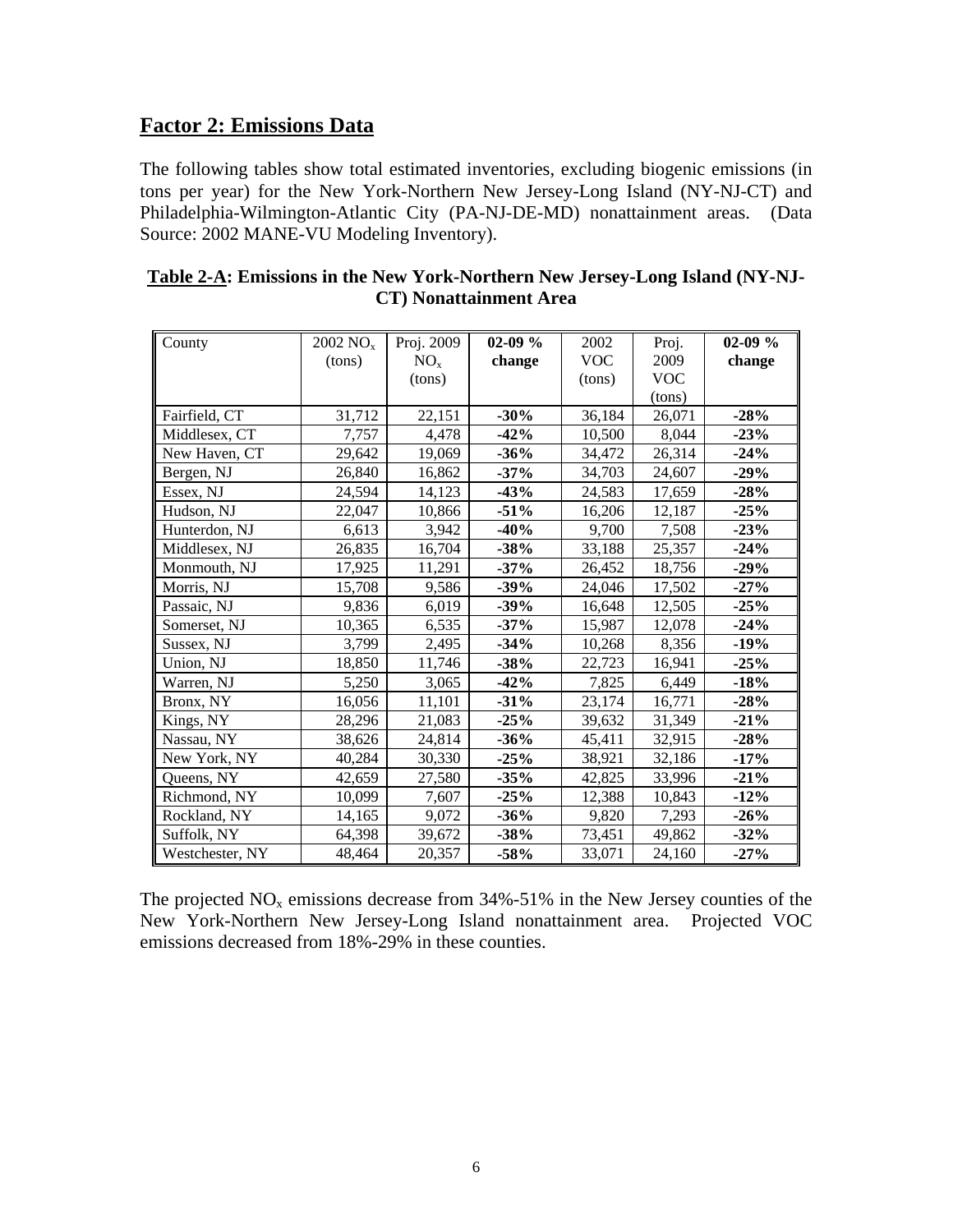| County           | $2002$ NO <sub>x</sub> | Proj.                  | $02-09 \%$ | 2002       | Proj.      | $02-09$ |
|------------------|------------------------|------------------------|------------|------------|------------|---------|
|                  | (tons)                 | $2009$ NO <sub>x</sub> | change     | <b>VOC</b> | 2009       | $\%$    |
|                  |                        | (tons)                 |            | (tons)     | <b>VOC</b> | change  |
|                  |                        |                        |            |            | (tons)     |         |
| Bucks, PA        | 20,195                 | 14,400                 | $-29%$     | 24,491     | 20,787     | $-15%$  |
| Chester, PA      | 18,779                 | 13,642                 | $-27%$     | 18,897     | 15,498     | $-18%$  |
| Delaware, PA     | 23,838                 | 20,642                 | $-13%$     | 18,264     | 15,199     | $-17%$  |
| Montgomery, PA   | 25,341                 | 17,906                 | $-29%$     | 31,587     | 26,162     | $-17%$  |
| Philadelphia, PA | 31,157                 | 24,315                 | $-22%$     | 38,022     | 31,477     | $-17%$  |
| Atlantic, NJ     | 8,331                  | 5,719                  | $-31%$     | 16,026     | 12,247     | $-24%$  |
| Burlington, NJ   | 18,522                 | 12,233                 | $-34%$     | 19,915     | 14,860     | $-25%$  |
| Camden, NJ       | 15,372                 | 9,201                  | $-40%$     | 17,377     | 12,882     | $-26%$  |
| Cape May, NJ     | 8,118                  | 7,291                  | $-10%$     | 10,882     | 9,141      | $-16%$  |
| Cumberland, NJ   | 6,971                  | 5,919                  | $-15%$     | 8,450      | 6,782      | $-20%$  |
| Gloucester, NJ   | 14,515                 | 9,494                  | $-35%$     | 16,892     | 14,409     | $-15%$  |
| Mercer, NJ       | 25,520                 | 9,957                  | $-61%$     | 13,627     | 9,829      | $-28%$  |
| Ocean, NJ        | 10,421                 | 7,300                  | $-30%$     | 28,313     | 21,383     | $-24%$  |
| Salem, NJ        | 6,622                  | 4,964                  | $-25%$     | 5,066      | 4,122      | $-19%$  |
| Cecil, MD        | 5,037                  | 2,841                  | $-44%$     | 6,523      | 5,320      | $-18%$  |
| Kent, DE         | 10,336                 | 8,554                  | $-17%$     | 6,772      | 5,490      | $-19%$  |
| New Castle, DE   | 31,544                 | 23,104                 | $-27%$     | 21,148     | 16,180     | $-23%$  |
| Sussex, DE       | 16,883                 | 18,001                 | 7%         | 13,200     | 10,438     | $-21%$  |

**Table 2-B: Emissions in the Philadelphia-Wilmington-Atlantic City (PA-NJ-DE-MD) Nonattainment Area** 

The projected NOx emissions decreased from 10%-61% in the New Jersey counties in the Philadelphia-Wilmington-Atlantic City nonattainment area. Projected VOC the Philadelphia-Wilmington-Atlantic City nonattainment area. emissions decrease from 15%-25% in these counties.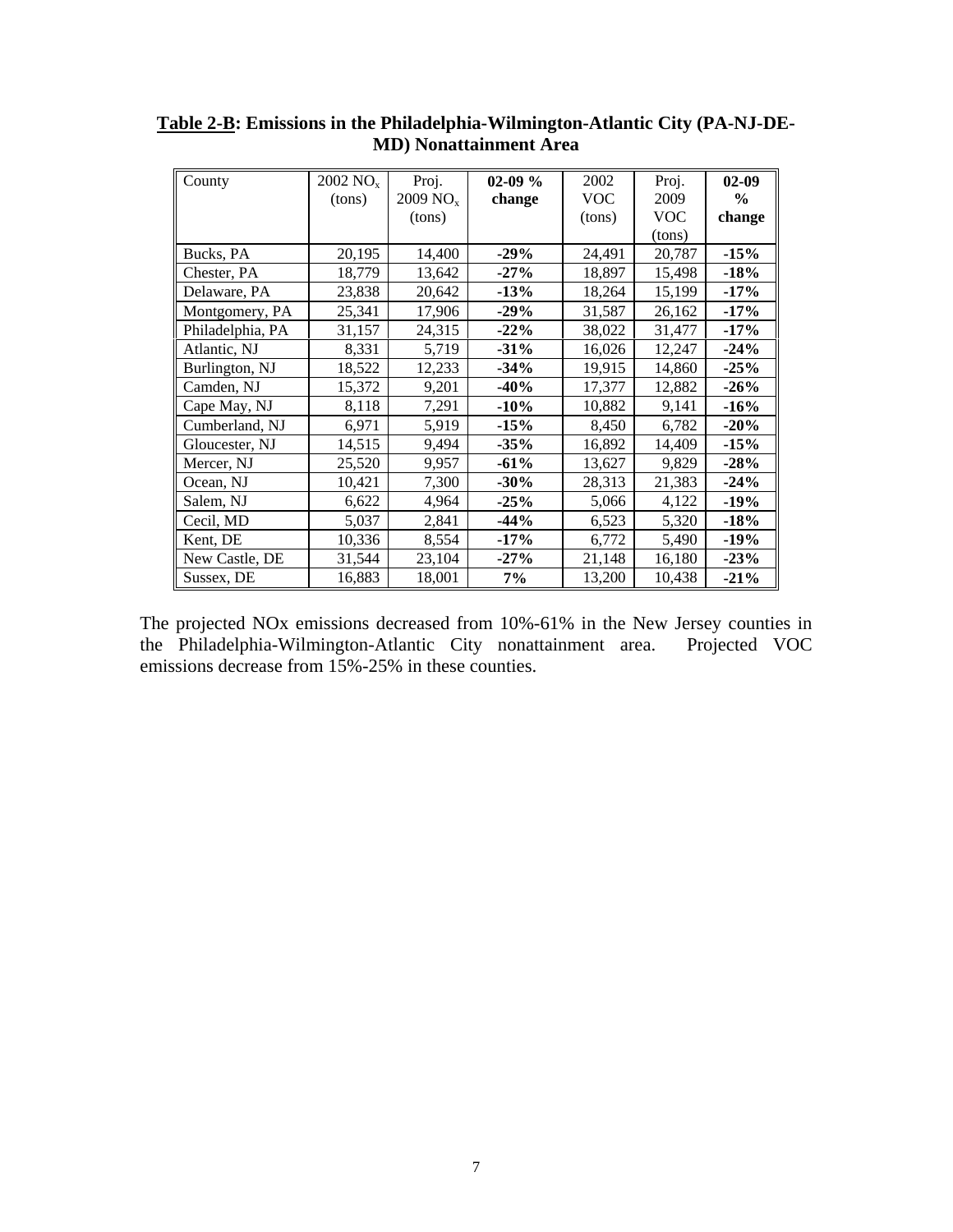### **Location of Sources:**

The following tables show the number of  $NO<sub>x</sub>$  and VOC reporting facilities in each county in New Jersey. The information was gathered from the USEPA AirData system, and is from the 2002 National Emission Inventory (NEI).<sup>6</sup>

| County        | Number of<br><b>Facilities</b> | Percent of<br><b>Total</b>   |          | <b>Pollutant Emissions</b><br>(tpy) | <b>Percent of Total</b><br>(NJ Emissions) |            |  |
|---------------|--------------------------------|------------------------------|----------|-------------------------------------|-------------------------------------------|------------|--|
|               |                                | <b>Facilities</b><br>(in NJ) | $NO_{x}$ | <b>VOC</b>                          | NO <sub>x</sub>                           | <b>VOC</b> |  |
| Bergen, NJ    | 60                             | 9.04                         | 956      | 650                                 | 1.86                                      | 4.54       |  |
| Essex, NJ     | 52                             | 7.83                         | 2,102    | 579                                 | 4.09                                      | 4.04       |  |
| Hudson, NJ    | 37                             | 5.57                         | 9,783    | 1,375                               | 19.04                                     | 9.59       |  |
| Hunterdon, NJ | 13                             | 1.96                         | 491      | 135                                 | 0.95                                      | 0.94       |  |
| Middlesex, NJ | 108                            | 16.27                        | 3,576    | 3,333                               | 6.96                                      | 23.26      |  |
| Monmouth, NJ  | 18                             | 2.71                         | 240      | 150                                 | 0.47                                      | 1.05       |  |
| Morris, NJ    | 37                             | 5.57                         | 283      | 236                                 | 0.55                                      | 1.64       |  |
| Passaic, NJ   | 29                             | 4.37                         | 122      | 232                                 | 0.24                                      | 1.62       |  |
| Somerset, NJ  | 28                             | 4.22                         | 307      | 180                                 | 0.60                                      | 1.26       |  |
| Sussex, NJ    | 6                              | 0.90                         | 38.5     | 36.2                                | 0.07                                      | 0.25       |  |
| Union, NJ     | 60                             | 9.04                         | 3,885    | 2,842                               | 7.56                                      | 19.84      |  |
| Warren, NJ    | 11                             | 1.66                         | 525      | 471                                 | 1.02                                      | 3.29       |  |

### Table 2-C: NO<sub>x</sub> and VOC Facilities in the New York-Northern New Jersey-Long **Island (NY-NJ-CT) Nonattainment Area**

The largest number of  $NO<sub>x</sub>$  and VOC reporting facilities in New Jersey in the NY-NJ-CT nonattainment area are in Middlesex County (108), while the smallest number of facilities is in Sussex County (6). The county with the highest percentage of reported  $NO<sub>x</sub>$  emissions is Hudson. The county with the highest percentage of reported VOC emissions is Middlesex, followed closely by Union. The county with the lowest percentage of reported  $NO<sub>x</sub>$  and VOC emissions is Sussex.

 $\overline{a}$ 

<sup>6</sup> http://www.epa.gov/air/data/geosel.html (accessed 1/22/09)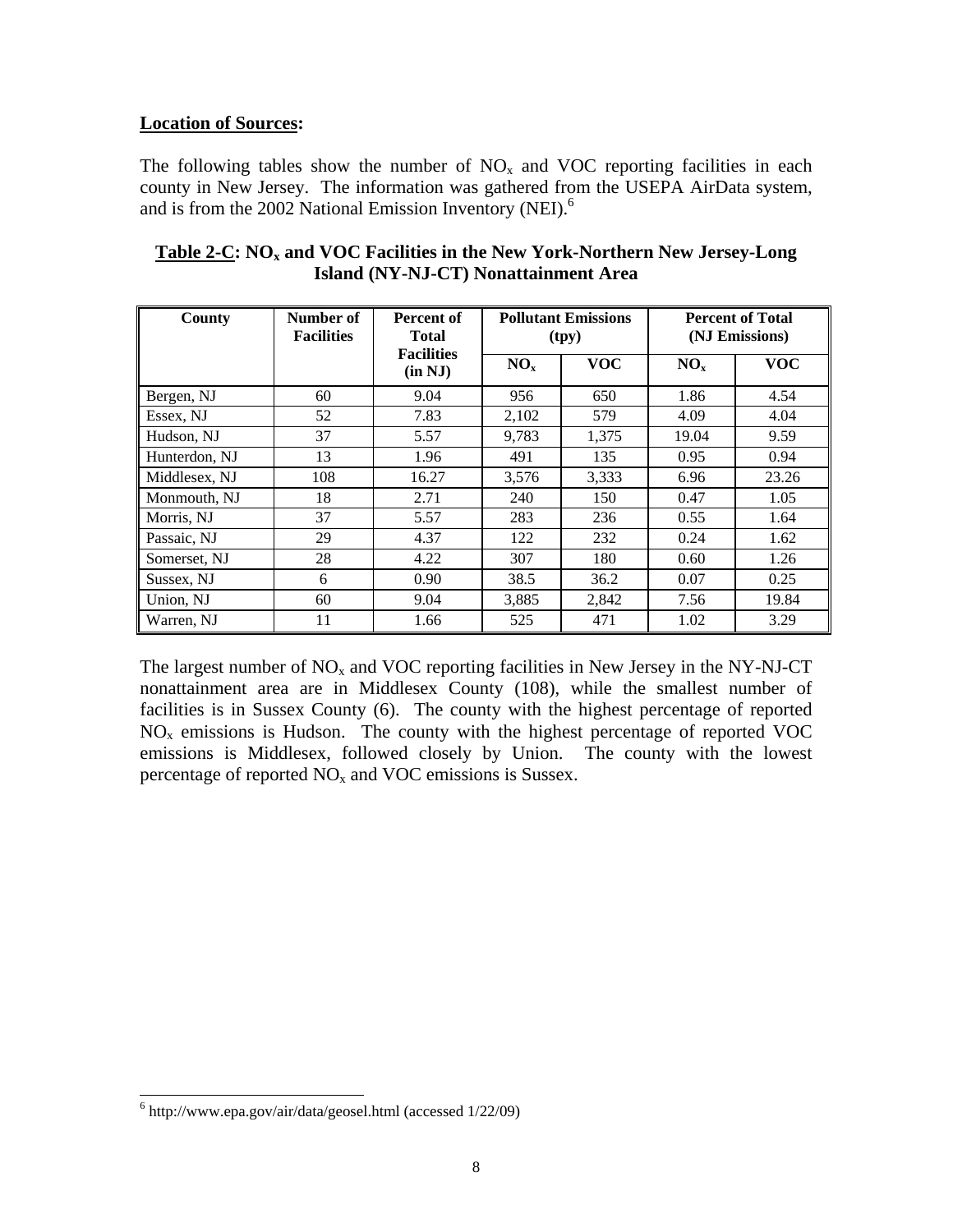| County         | Number of<br><b>Facilities</b> | Percent of<br><b>Total</b><br><b>Facilities</b> | <b>Pollutant Emissions</b><br>(tpy) |            |                 | <b>Percent of Total</b><br>(NJ Emissions) |
|----------------|--------------------------------|-------------------------------------------------|-------------------------------------|------------|-----------------|-------------------------------------------|
|                |                                | (in NJ)                                         | NO <sub>x</sub>                     | <b>VOC</b> | NO <sub>x</sub> | <b>VOC</b>                                |
| Atlantic, NJ   | 13                             | 1.96                                            | 129                                 | 44.8       | 0.25            | 0.31                                      |
| Burlington, NJ | 35                             | 5.27                                            | 1,263                               | 595        | 2.46            | 4.15                                      |
| Camden, NJ     | 35                             | 5.27                                            | 783                                 | 355        | 1.52            | 2.48                                      |
| Cape May, NJ   | 8                              | 1.20                                            | 3.819                               | 38.7       | 7.43            | 0.27                                      |
| Cumberland, NJ | 21                             | 3.16                                            | 1,761                               | 91.9       | 3.43            | 0.64                                      |
| Gloucester, NJ | 33                             | 4.97                                            | 4,642                               | 2,627      | 9.03            | 15.82                                     |
| Mercer, NJ     | 28                             | 4.22                                            | 13,029                              | 251        | 25.35           | 1.75                                      |
| Ocean, NJ      | 17                             | 2.56                                            | 395                                 | 59.5       | 0.77            | 0.42                                      |
| Salem, NJ      | 15                             | 2.26                                            | 3,263                               | 405        | 6.35            | 2.83                                      |

### Table 2-D: NO<sub>x</sub> and VOC Facilities in the Philadelphia-Wilmington-Atlantic City **(PA-NJ-DE-MD) Nonattainment Area**

The largest number of  $NO<sub>x</sub>$  and VOC reporting facilities in New Jersey in the PA-NJ-DE-MD nonattainment area are located in Burlington and Camden counties (both have 35 facilities), followed closely by Gloucester (33 facilities) and Mercer (28 facilities). The county with the highest percentage of reported  $NO<sub>x</sub>$  emissions is Mercer. The county with the highest percentage of reported VOC emissions is Gloucester. The county with the lowest percentage of both  $NO<sub>x</sub>$  and VOC emissions is Atlantic, followed by Ocean.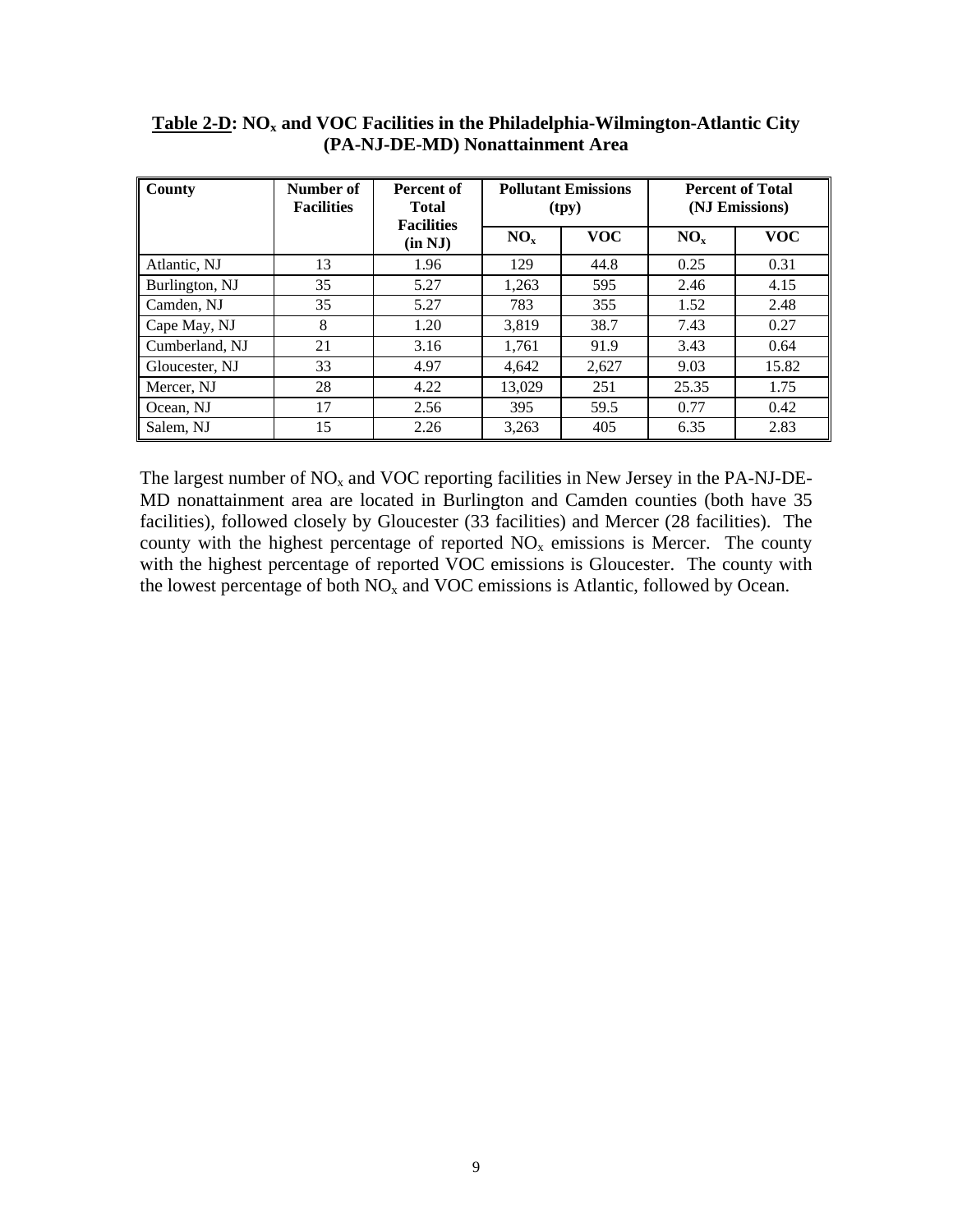## **Factor 3: Population/Population Density7**

| <b>County</b>   | 2007 Population | <b>2007 Population Density</b> |
|-----------------|-----------------|--------------------------------|
|                 |                 | (population per sq mi)         |
| Fairfield, CT   | 895,015         | 1,430                          |
| Middlesex, CT   | 164,150         | 445                            |
| New Haven, CT   | 845,494         | 1,396                          |
| Bergen, NJ      | 895,744         | 3,825                          |
| Essex, NJ       | 776,087         | 6,146                          |
| Hudson, NJ      | 598,160         | 12,812                         |
| Hunterdon, NJ   | 129,348         | 301                            |
| Middlesex, NJ   | 788,629         | 2,546                          |
| Monmouth, NJ    | 642,030         | 1,360                          |
| Morris, NJ      | 488,475         | 1,042                          |
| Passaic, NJ     | 492,115         | 2,656                          |
| Somerset, NJ    | 323,552         | 1,062                          |
| Sussex, NJ      | 151,478         | 291                            |
| Union, NJ       | 524,658         | 5,080                          |
| Warren, NJ      | 109,737         | 307                            |
| Bronx, NY       | 1,373,659       | 32,683                         |
| Kings, NY       | 2,528,050       | 35,803                         |
| Nassau, NY      | 1,306,533       | 4,557                          |
| New York, NY    | 1,620,867       | 70,595                         |
| Queens, NY      | 2,270,338       | 20,783                         |
| Richmond, NY    | 481,613         | 8,236                          |
| Rockland, NY    | 296,483         | 1,702                          |
| Suffolk, NY     | 1,453,229       | 1,593                          |
| Westchester, NY | 951,325         | 2,198                          |

#### **Table 3-A: 2007 Population/Population Density in the New York-Northern New Jersey-Long Island (NY-NJ-CT) Nonattainment Area**

The top three counties with the highest population in this nonattainment area are Kings, Queens, and New York counties. The top three counties with the highest population density in the nonattainment area are New York, Kings, and Bronx counties. The top three New Jersey counties with the highest population in the nonattainment area are Bergen, Middlesex, and Essex. The top three New Jersey counties with the highest population density in the nonattainment area are Hudson, Essex and Union. The population densities of the remaining New Jersey counties in the nonattainment area are significantly lower. The three counties with the lowest population in the nonattainment area are Warren, Hunterdon, and Sussex counties in New Jersey. The three counties with the lowest population density in the nonattainment area are Sussex, Hunterdon, and Warren counties in New Jersey.

 $\overline{a}$ 

<sup>&</sup>lt;sup>7</sup> Data Source for 2007 Population and Population Density: U.S. Census Bureau and New Jersey Department of Labor and Workforce Development (US Census Data Accessed 1/2/09, Dept. of Labor Data Accessed 1/5/09)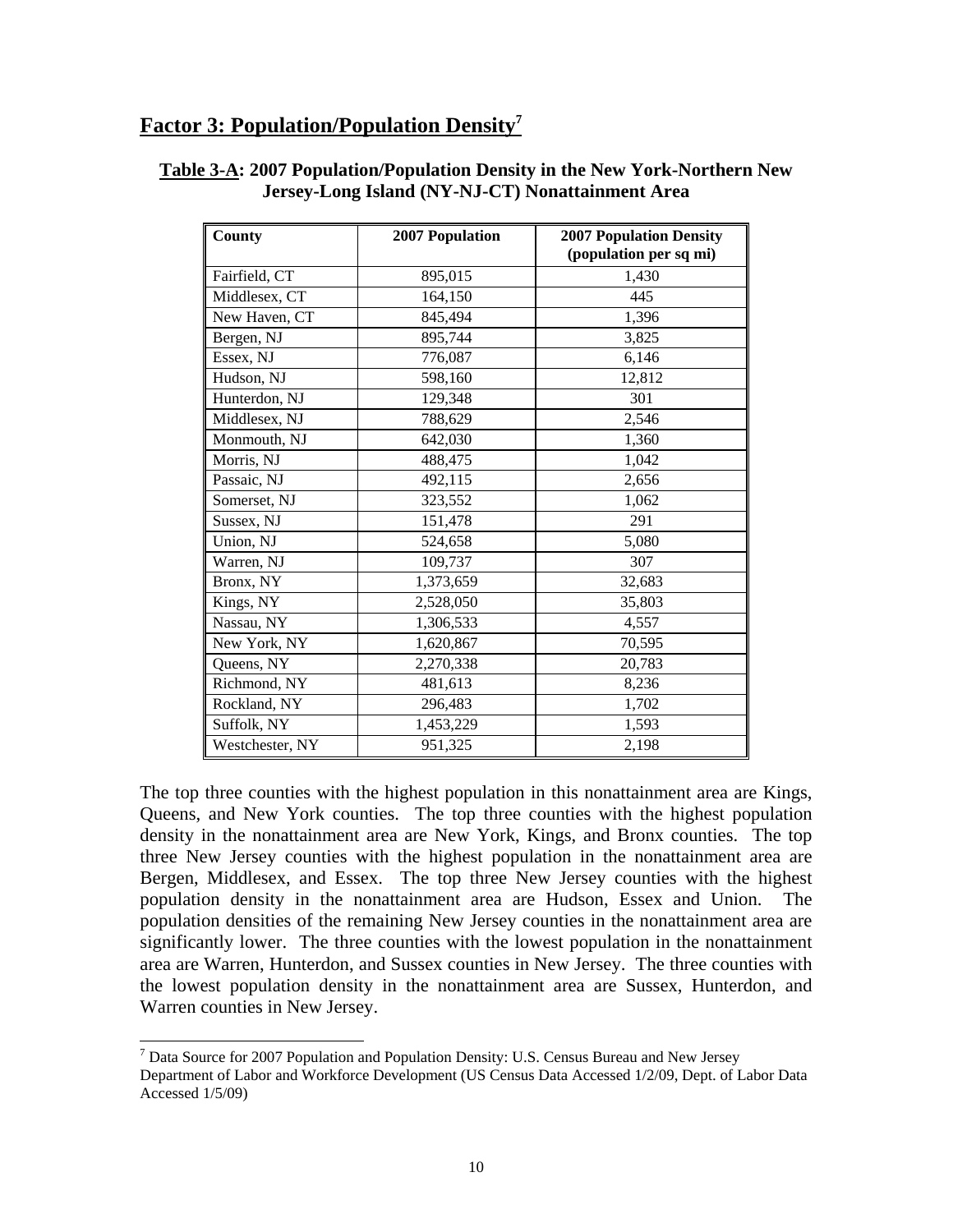| County           | 2007 Population | <b>2007 Population Density</b><br>(population per sq mi) |
|------------------|-----------------|----------------------------------------------------------|
| Bucks, PA        | 621,144         | 1,023                                                    |
| Chester, PA      | 486,345         | 643                                                      |
| Delaware, PA     | 554,399         | 3,010                                                    |
| Montgomery, PA   | 776,172         | 1,607                                                    |
| Philadelphia, PA | 1,449,634       | 10,731                                                   |
| Atlantic, NJ     | 270,644         | 482                                                      |
| Burlington, NJ   | 446,817         | 555                                                      |
| Camden, NJ       | 513,769         | 2,311                                                    |
| Cape May, NJ     | 96,422          | 378                                                      |
| Cumberland, NJ   | 155,544         | 318                                                      |
| Gloucester, NJ   | 285,753         | 880                                                      |
| Mercer, NJ       | 365,449         | 1,618                                                    |
| Ocean, NJ        | 565,493         | 889                                                      |
| Salem, NJ        | 66,016          | 195                                                      |
| Cecil, MD        | 99,695          | 286                                                      |
| Kent, DE         | 152,255         | 258                                                      |
| New Castle, DE   | 528,218         | 1,239                                                    |
| Sussex, DE       | 184,291         | 197                                                      |

### **Table 3-B: 2007 Population/Population Density in the Philadelphia-Wilmington-Atlantic City (PA-NJ-DE-MD) Nonattainment Area**

The county of Philadelphia has the highest population and population density in the nonattainment area. This indicates the likelihood of population-based emissions to contribute to monitored violations.

To a much lesser extent, Camden County is also more urbanized than the majority of the remaining counties in the Philadelphia-Wilmington-Atlantic City nonattainment area. The top three New Jersey counties with the highest population in the nonattainment area are Ocean, Camden, and Burlington. The top three New Jersey counties with the highest population density in the nonattainment area are Camden, Mercer, and Ocean. The three counties with the lowest population in the nonattainment area are Salem and Cape May counties in New Jersey and Cecil County in Maryland. The three counties with the lowest population density in the nonattainment area are Sussex and Kent counties in Delaware and Cecil County in Maryland.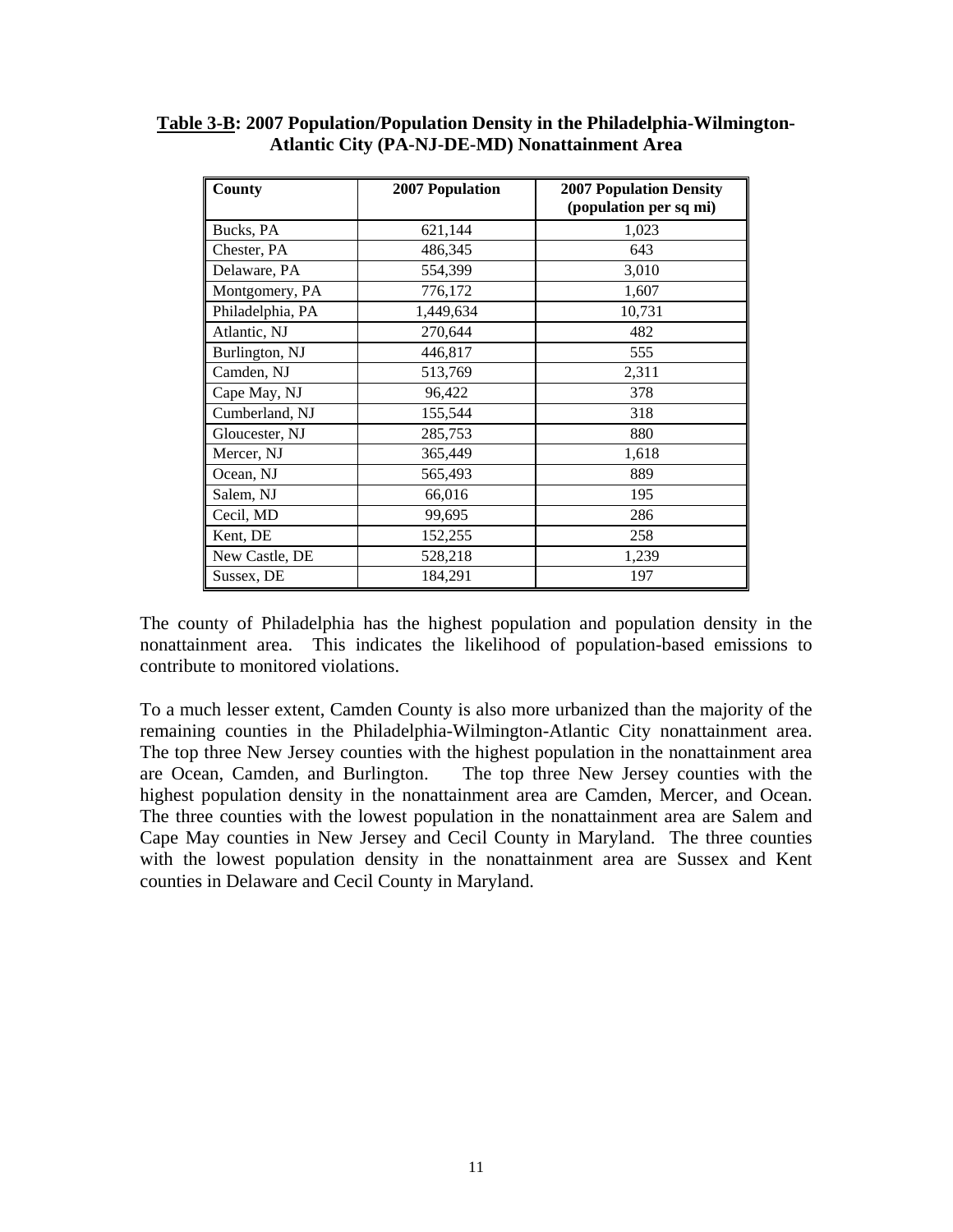# **Factor 4: Traffic and Commuting Patterns8**

The total Vehicle Miles Traveled (VMT) for 2005 is provided for each county in millions of miles. The analysis of this factor looks at the number of commuters who drive to major counties within the metropolitan area and counties with the highest violation monitors.

### **New York-Northern New Jersey-Long Island (NY-NJ-CT) Nonattainment Area**

Table 4-A shows the commuting patterns to the major counties in the nonattainment area, as well as the New Jersey counties with the highest monitored design values (Hudson and Middlesex). The largest number of commuters to the New Jersey counties in the New York-Northern New Jersey-Long Island nonattainment area are from counties in the New York City area.

Table 4-B shows the number of commuters from the New York counties in the nonattainment area to the New Jersey counties in the nonattainment area. The three highest numbers of commuters to New Jersey counties in the nonattainment area from New York counties in the nonattainment area are from New York, Kings, and Rockland counties. The top two New Jersey counties with the highest number of commuters from New York counties in the nonattainment area are Bergen and Hudson. The remaining New Jersey counties in the nonattainment area have a significantly lower number of commuters from the New York counties in the nonattainment area. The two New Jersey counties with the lowest number of commuters from the New York counties in the nonattainment area are Sussex and Hunterdon counties.

The county with the highest VMT in the nonattainment area is Suffolk County, NY. The two New Jersey counties with the highest VMT in the nonattainment area are Middlesex and Bergen counties.

#### **Philadelphia-Wilmington-Atlantic City (PA-NJ-DE-MD) Nonattainment Area**

Table 4-C shows commuting patterns to the major counties in the nonattainment area, as well as the New Jersey counties with the highest monitored design values (Ocean and Mercer) were evaluated.

2000 US Census Journey to Work Data: http://www.census.gov/population/www/cen2000/commuting/index.html (Accessed 1/14/09)

USEPA, "Where People Work": http://www.epa.gov/ttn/naaqs/ozone/areas/misc/work\_us.htm (Accessed 1/14/09)

 $\overline{a}$ <sup>8</sup> Factor 4 Data sources:

<sup>2005</sup> VMT Data: USEPA, http://www.epa.gov/ttn/naaqs/pm/docs/2005\_vmt\_county\_level.xls (Accessed 1/14/09);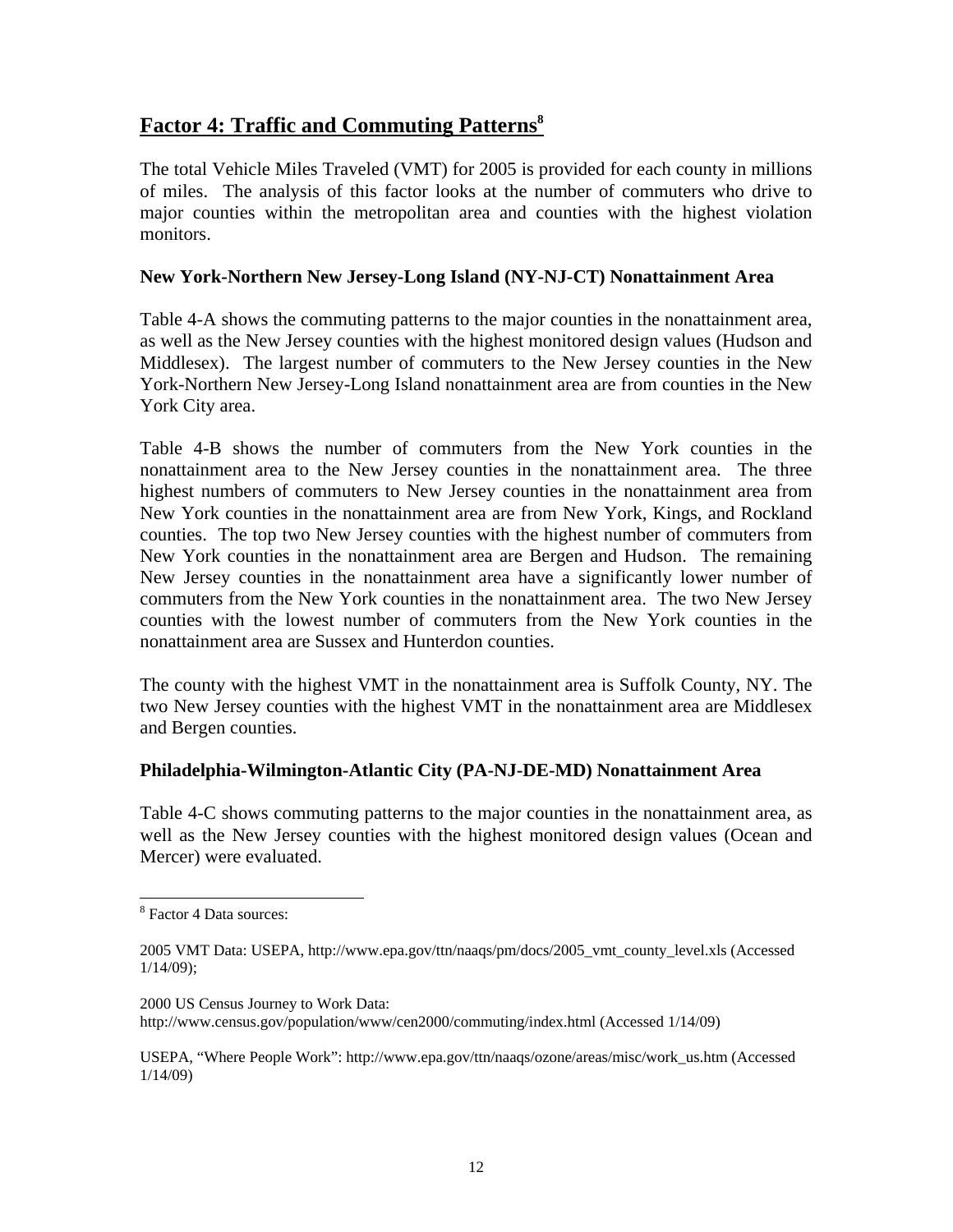The highest number of commuters to a New Jersey county from a county in another state in the nonattainment area is from Bucks County, PA to Mercer County, NJ. There are also a large number of commuters from Bucks County, PA to Burlington and Middlesex counties.

A smaller, but still significant, number of commuters travel from Philadelphia County, PA to Camden County, NJ. Philadelphia also has a large number of commuters to Burlington County, NJ.

Table 4-D shows the number of commuters from the Pennsylvania counties in the nonattainment area to the New Jersey counties in the nonattainment area. The two highest numbers of commuters to New Jersey counties in the nonattainment area are from Bucks and Philadelphia counties. The top three New Jersey counties with the highest number of commuters from Pennsylvania counties in the nonattainment area are Mercer, Camden and Burlington. The three New Jersey counties with the lowest number of commuters from Pennsylvania counties in the nonattainment area are Ocean, Cumberland, and Salem counties. Cape May County also has a low number of commuters from the Pennsylvania counties in the nonattainment area.

Philadelphia County, PA has the highest VMT in the nonattainment area, followed by Monmouth County, NJ.

Based on review of the commuting pattern data from both nonattainment areas, there is not a significant pattern of commuting between the New York-Northern New Jersey-Long Island nonattainment area and the Philadelphia-Wilmington-Atlantic City nonattainment area.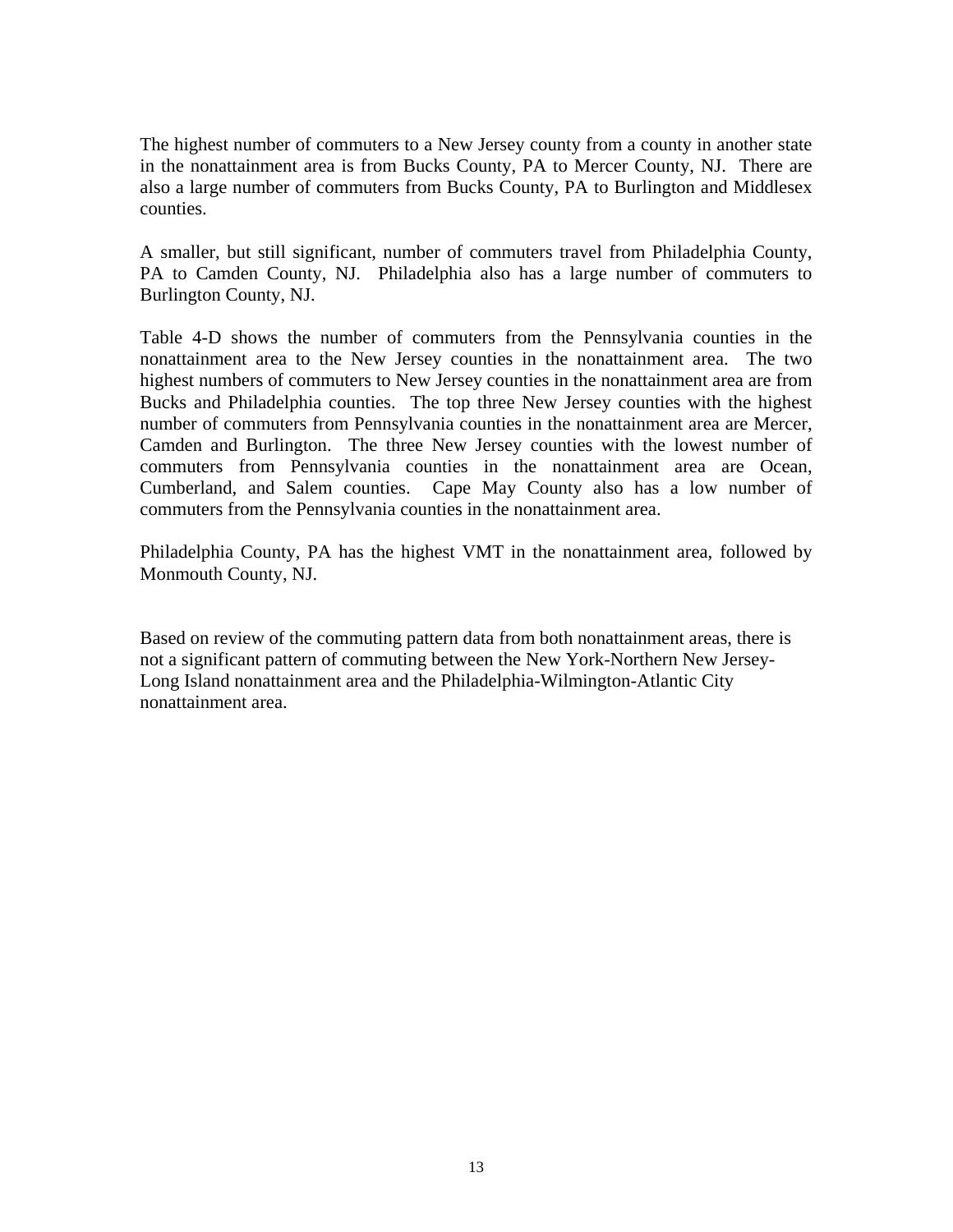| County          | <b>VMT</b> (Millions) | #Commuters to | #Commuters to Bronx, | # Commuters to | #Commuters to | #Commuters to New |
|-----------------|-----------------------|---------------|----------------------|----------------|---------------|-------------------|
|                 |                       | New York, NY  | <b>NY</b>            | Hudson, NJ     | Middlesex, NJ | Haven, CT         |
| Fairfield, CT   | 7,648.71              | 24,831        | 1,258                | 344            | 71            | 21,900            |
| Middlesex, CT   | 1,786.21              | 158           | 5                    | 6              | 17            | 12,833            |
| New Haven, CT   | 6,947.70              | 1,584         | 183                  | 11             | 40            | 290,098           |
| Bergen, NJ      | 9,123.92              | 61,253        | 5,353                | 25,444         | 4,149         | 74                |
| Essex, NJ       | 5,611.09              | 28,076        | 782                  | 16,193         | 9,717         | 10                |
| Hudson, NJ      | 2,543.18              | 58,423        | 1,214                | 121,352        | 5,476         | 23                |
| Hunterdon, NJ   | 928.70                | 1,176         | $\tau$               | 581            | 4,133         | $\Omega$          |
| Middlesex, NJ   | 8,014.09              | 25,765        | 355                  | 8,706          | 201,811       | 51                |
| Monmouth, NJ    | 6,229.76              | 22,425        | 313                  | 6,165          | 30,146        | 32                |
| Morris, NJ      | 5,397.82              | 11,516        | 268                  | 4,806          | 4,263         | 15                |
| Passaic, NJ     | 3,302.32              | 8,402         | 473                  | 6,468          | 2,216         | 5 <sup>5</sup>    |
| Somerset, NJ    | 2,702.02              | 6,243         | 87                   | 2,203          | 26,794        | 14                |
| Sussex, NJ      | 888.93                | 1,449         | 94                   | 1,137          | 734           | 13                |
| Union, NJ       | 4,704.31              | 16,305        | 417                  | 8,251          | 26,504        | 11                |
| Warren, NJ      | 1,342.37              | 562           | 5                    | 311            | 1,366         | $\Omega$          |
| Bronx, NY       | 4,720.60              | 159.664       | 168,903              | 2,515          | 518           | 56                |
| Kings, NY       | 4,899.46              | 341,155       | 11,365               | 2,927          | 1,759         | 112               |
| Nassau, NY      | 11,919.85             | 94,485        | 6,274                | 1,653          | 345           | 90                |
| New York, NY    | 4,378.20              | 631,132       | 20,775               | 5,541          | 1,847         | 178               |
| Queens, NY      | 7,838.83              | 346,268       | 18,373               | 4,215          | 1,182         | 138               |
| Richmond, NY    | 2,002.10              | 53,249        | 1.095                | 3,017          | 2,929         | 11                |
| Rockland, NY    | 2,731.10              | 17,025        | 6,245                | 1,007          | 300           | 56                |
| Suffolk, NY     | 19,814.88             | 41.121        | 2,614                | 624            | 157           | 113               |
| Westchester, NY | 9,166.01              | 79,643        | 27,053               | 1,131          | 236           | 343               |

**Table 4-A: Commuting Patterns in the New York-Northern New Jersey-Long Island (NY-NJ-CT) Nonattainment Area**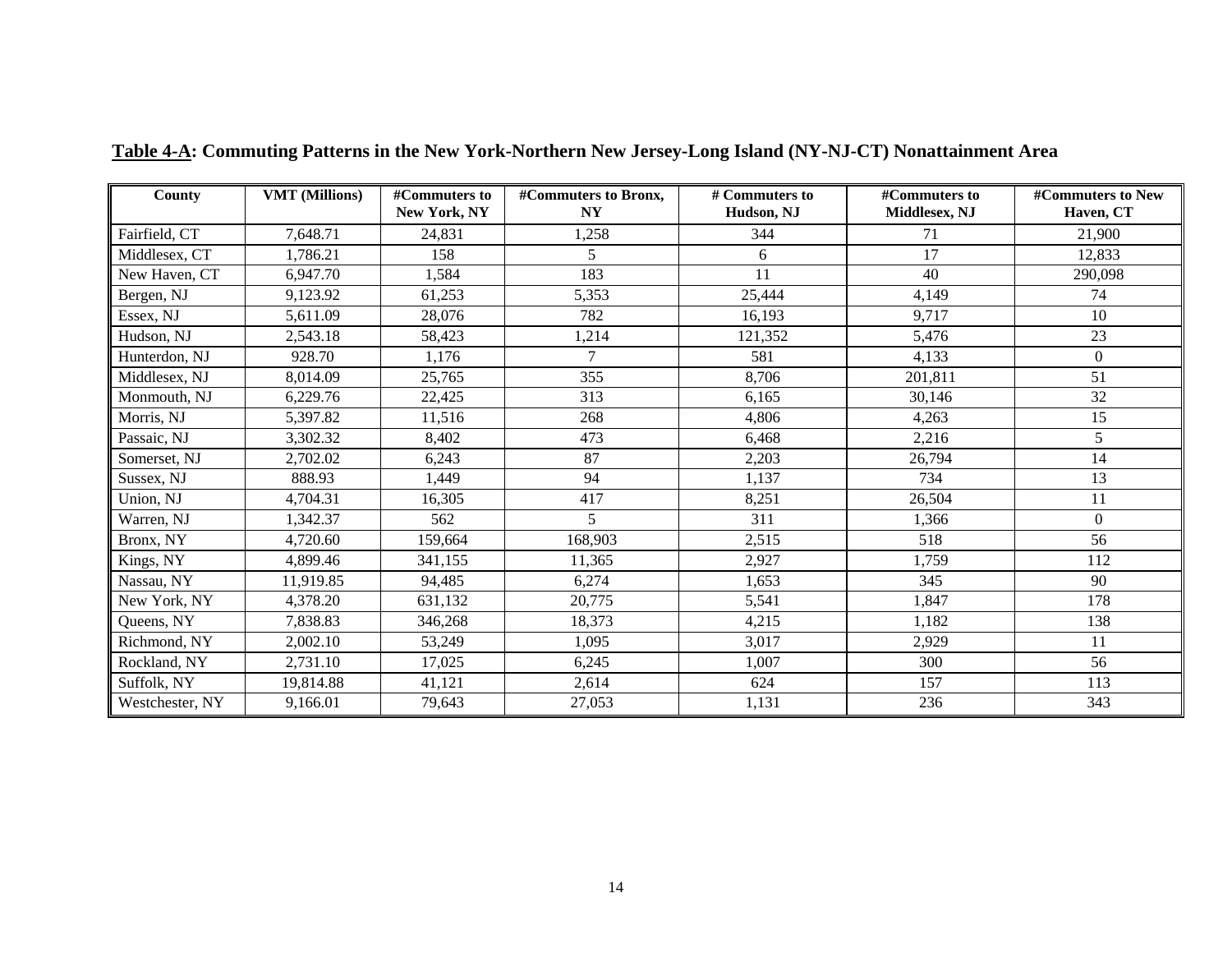### **Table 4-B: Commuters from the New York Counties in the NY-NJ-CT Nonattainment Area to the New Jersey Counties in the NY-NJ-CT Nonattainment Area**

|                      | New Jersey Counties in the NY-NJ-CT Nonattainment Area |        |        |        |           |           |          |        |         |          |        |       |              |
|----------------------|--------------------------------------------------------|--------|--------|--------|-----------|-----------|----------|--------|---------|----------|--------|-------|--------------|
| the NY-NJ-CT<br>Area |                                                        | Bergen | Essex  | Hudson | Hunterdon | Middlesex | Monmouth | Morris | Passaic | Somerset | Sussex | Union | <b>Total</b> |
| $\Xi$                | <b>Bronx</b>                                           | 4,366  | 1,141  | 2,515  | 23        | 518       | 69       | 328    | 569     | 146      | 30     | 586   | 10,291       |
| onattainment         | Kings                                                  | 3,345  | 2,341  | 5,927  | 76        | 1,759     | 579      | 812    | 579     | 515      | 37     | 1,567 | 17,537       |
| Counties             | Nassau                                                 | 1,337  | 426    | 1,653  | 5         | 345       | 88       | 235    | 207     | 76       | 4      | 187   | 4,563        |
|                      | New York                                               | 7,258  | 2,876  | 5,541  | 106       | 1,847     | 291      | 1,413  | 940     | 442      | 219    | 967   | 21,900       |
|                      | Queens                                                 | 4,275  | 1,944  | 4,215  | 10        | 1,182     | 253      | 613    | 677     | 253      | 10     | 780   | 14,212       |
| York                 | Richmond                                               | 1,081  | 1,621  | 3,017  | 73        | 2,929     | 586      | 589    | 343     | 582      | 48     | 1,486 | 12,355       |
| New                  | Rockland                                               | 12,687 | 866    | 1,007  | 17        | 300       | 38       | 867    | 1,141   | 118      | 14     | 350   | 17,405       |
|                      | Suffolk                                                | 564    | 338    | 624    | 7         | 157       | 87       | 146    | 102     | 69       | 33     | 180   | 2,307        |
|                      | Westchester                                            | 3,221  | 614    | 1,131  | 11        | 236       | 52       | 362    | 400     | 93       | 12     | 327   | 6,459        |
|                      | <b>Total</b>                                           | 38,134 | 12,167 | 25,630 | 328       | 9,273     | 2,043    | 5,365  | 4,958   | 2,294    | 407    | 6,430 |              |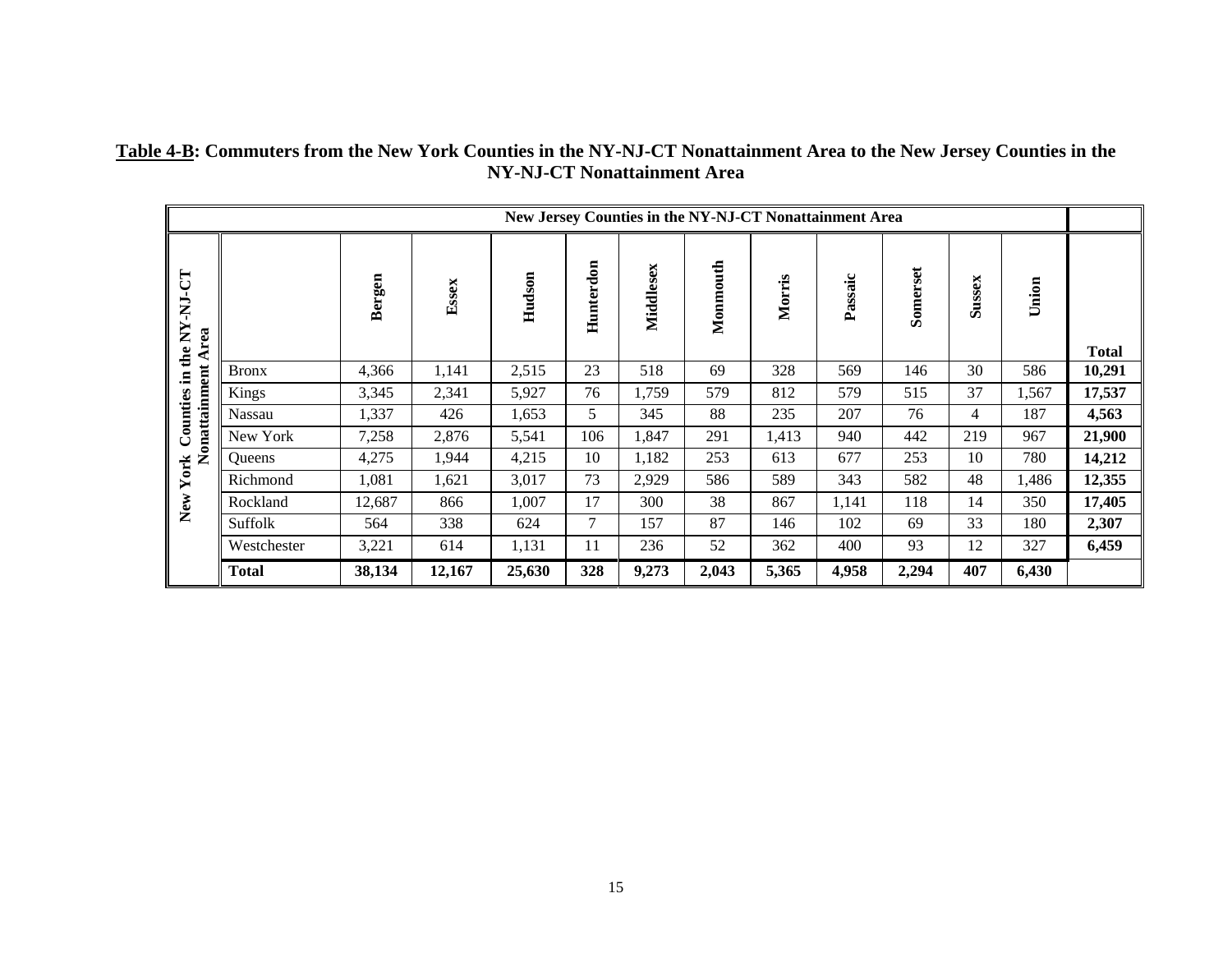| County           | <b>VMT</b> (Millions) | Philadelphia, PA | #Commuters to  #Commuters to Delaware,   #Commuters to Mercer,<br>PA | $N_{\rm J}$ | # Commuters to Ocean,<br>NJ | #Commuters to New<br>Castle, DE |
|------------------|-----------------------|------------------|----------------------------------------------------------------------|-------------|-----------------------------|---------------------------------|
| Bucks, PA        | 5,249.59              | 31,892           | 2,754                                                                | 20,812      | 220                         | 493                             |
| Chester, PA      | 4,414.36              | 10,568           | 17,870                                                               | 222         | 23                          | 12,976                          |
| Delaware, PA     | 4,011.35              | 48,151           | 137,988                                                              | 345         | 10                          | 9,002                           |
| Montgomery, PA   | 7,526.57              | 54,576           | 11,758                                                               | 1,298       | 13                          | 1,201                           |
| Philadelphia, PA | 6,499.46              | 429,667          | 21,802                                                               | 1,676       | 86                          | 1,856                           |
| Atlantic, NJ     | 3,234.23              | 1,359            | 314                                                                  | 274         | 822                         | 175                             |
| Burlington, NJ   | 4,901.56              | 17,661           | 1,771                                                                | 17,158      | 2,042                       | 597                             |
| Camden, NJ       | 4,668.91              | 32,961           | 3,232                                                                | 2,472       | 359                         | 1,286                           |
| Cape May, NJ     | 909.22                | 711              | 24                                                                   | 124         | 98                          | 109                             |
| Cumberland, NJ   | 1,264.16              | 618              | 105                                                                  | 64          | 21                          | 171                             |
| Gloucester, NJ   | 2,621.22              | 13,778           | 3,179                                                                | 764         | 227                         | 1,662                           |
| Mercer, NJ       | 2,667.73              | 1,574            | 244                                                                  | 112,449     | 667                         | 139                             |
| Ocean, NJ        | 3,366.62              | 491              | 118                                                                  | 5,865       | 120,741                     | 45                              |
| Salem, NJ        | 1,012.51              | 615              | 486                                                                  | 126         | 6                           | 3,258                           |
| Cecil, MD        | 1,192.63              | 254              | 373                                                                  | $\tau$      | 8                           | 14,059                          |
| Kent, DE         | 1,435.19              | 37               | 125                                                                  | 10          | $\Omega$                    | 6,058                           |
| New Castle, DE   | 5,674.40              | 5,386            | 8,150                                                                | 78          | 13                          | 209,742                         |
| Sussex, DE       | 1,842.40              | 131              | 61                                                                   | 12          | 30                          | 1,119                           |

#### **Table 4-C: Commuting Patterns in the Philadelphia-Wilmington-Atlantic City (PA-NJ-DE-MD) Nonattainment Area**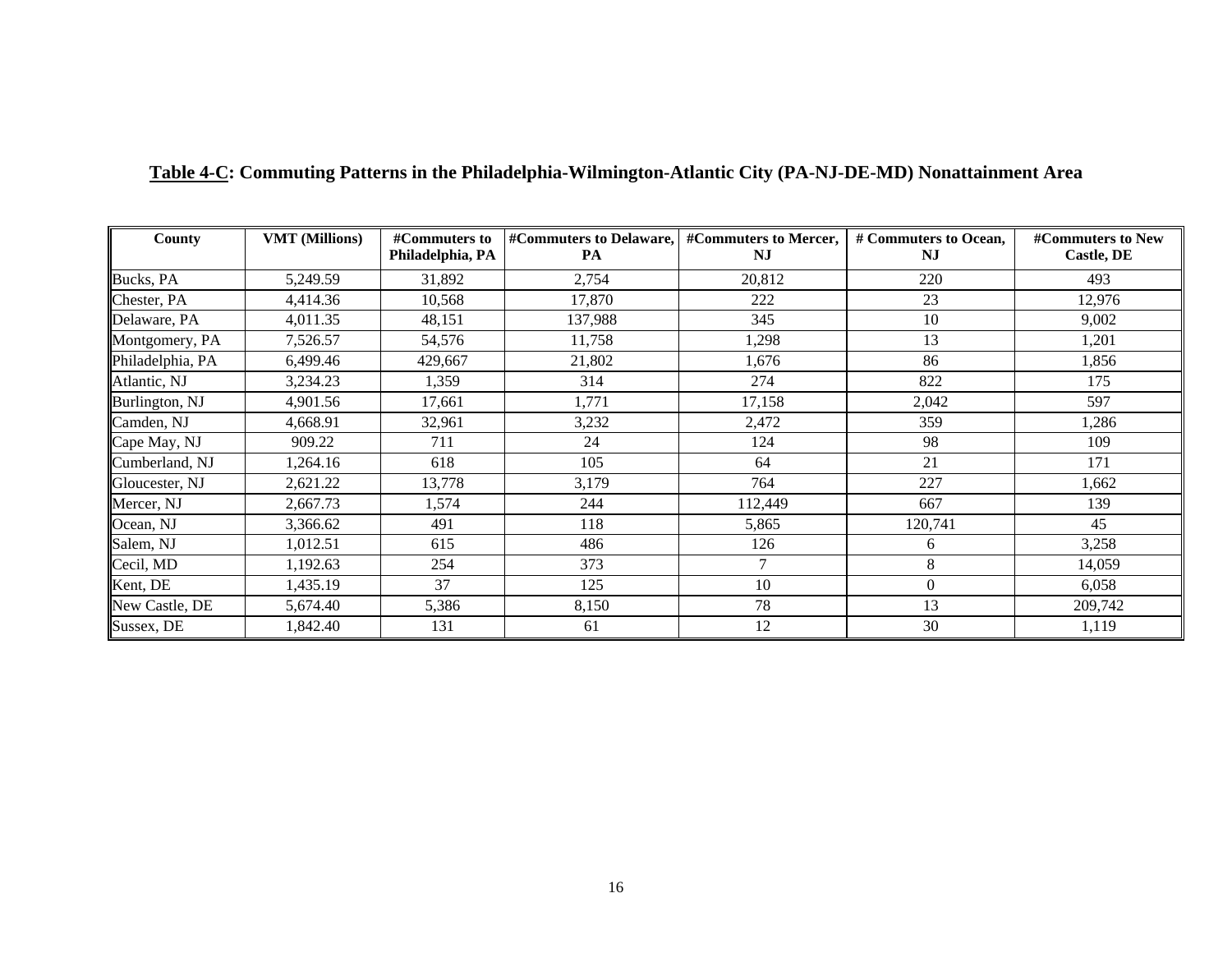| Table 4-D: Commuters from the Pennsylvania Counties in the PA-NJ-DE-MD Nonattainment Area to the New Jersey |
|-------------------------------------------------------------------------------------------------------------|
| <b>Counties in the PA-NJ-DE-MD Nonattainment Area</b>                                                       |

| New Jersey Counties in the PA-NJ-DE-MD Nonattainment Area |          |            |        |             |                 |            |        |       |       |              |
|-----------------------------------------------------------|----------|------------|--------|-------------|-----------------|------------|--------|-------|-------|--------------|
| Area<br>Nonattainment                                     | Atlantic | Burlington | Camden | May<br>Cape | erland<br>Cumbe | Gloucester | Mercer | Ocean | Salem | <b>Total</b> |
| <b>Bucks</b>                                              | 172      | 4,250      | 2,039  | 54          | 42              | 362        | 20,812 | 220   | 37    | 27,988       |
| <b>Chester</b>                                            | 73       | 426        | 539    | 81          | 24              | 411        | 222    | 23    | 155   | 1,954        |
| <b>Delaware</b>                                           | 231      | 1,306      | 2,287  | 118         | 103             | 1,251      | 345    | 10    | 245   | 5,896        |
| <b>Montgomery</b>                                         | 181      | 1,559      | 1,844  | 95          | 66              | 405        | 1,298  | 13    | 59    | 5,520        |
| Philadelphia                                              | 831      | 5,087      | 7,196  | 324         | 140             | 1,502      | 1,676  | 86    | 84    | 16,926       |
| <b>Total</b>                                              | 1,488    | 12,628     | 13,905 | 672         | 375             | 3,931      | 24,353 | 352   | 580   |              |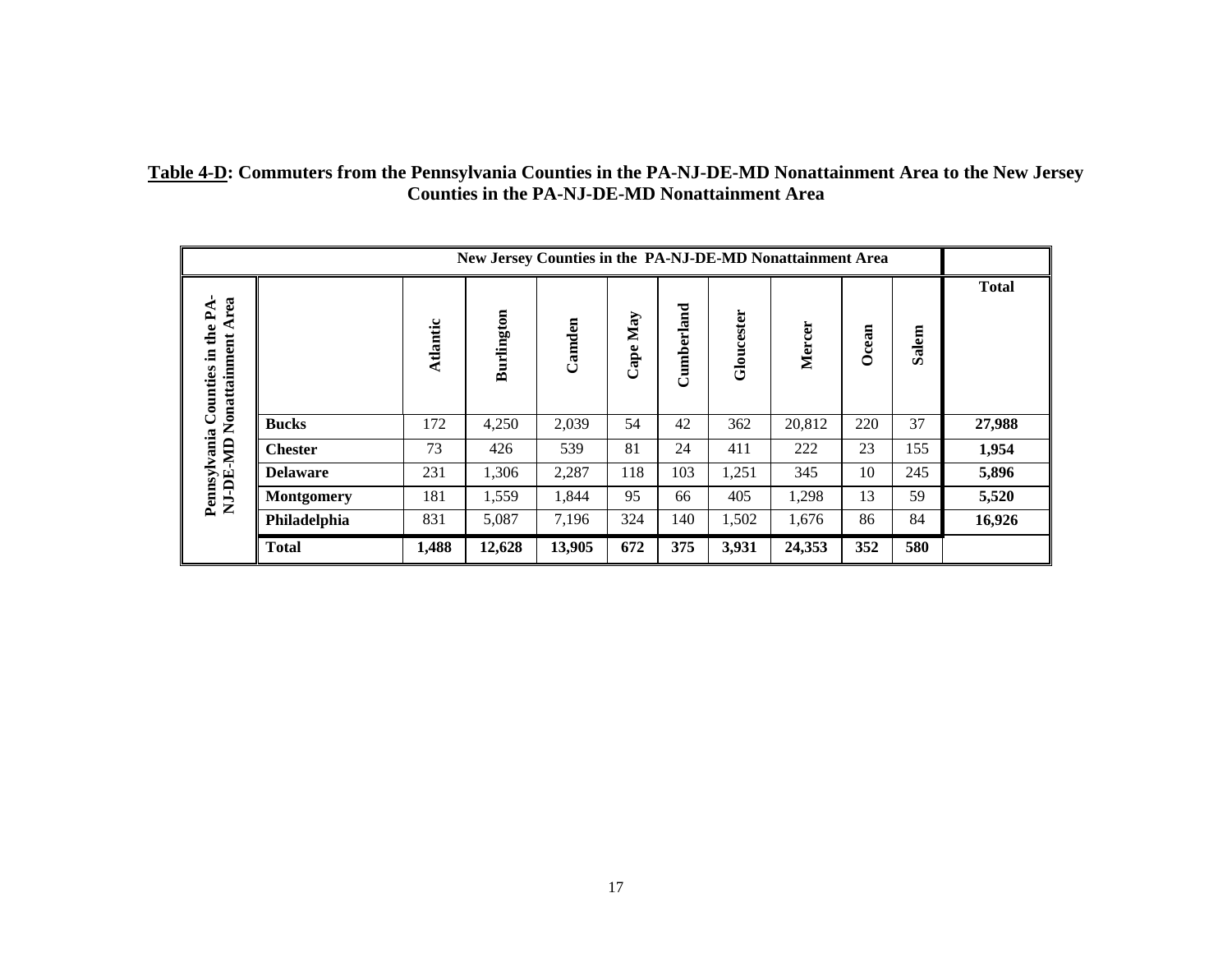# **Factor 5: Expected Growth**<sup>9</sup>

The following tables show an analysis of population growth from 2000-2007 and VMT growth from 1996-2005.

### **New York-Northern New Jersey-Long Island (NY-NJ-CT) Nonattainment Area**

Based upon analysis of this factor, Somerset County was identified as experiencing the highest recent growth in the nonattainment area (from 2006-2007). The three New Jersey counties with the highest population growth from 2000-2007 were Somerset, Warren, and Hunterdon. Essex and Hudson counties experienced a slight reduction in population growth for both 2006-2007 and 2000-2007.

Middlesex, Morris, Bergen, and Warren counties experienced significant VMT growth from 1996-2005, while Hudson, Hunterdon, and Sussex counties experienced a significant reduction in VMT.

<sup>9</sup> Factor 5 Data Sources:

 $\overline{\phantom{a}}$ 

Census Data: US Census Bureau – http://www.census.gov and New Jersey Dept. of Labor:

http://lwd.dol.state.nj.us/labor/lpa/dmograph/est/mcd/density.htm (accessed 1/2/09); 1996 VMT Data: USEPA;

2005 VMT Data: USEPA, http://www.epa.gov/ttn/naaqs/pm/docs/2005\_vmt\_county\_level.xls (Accessed 1/14/09);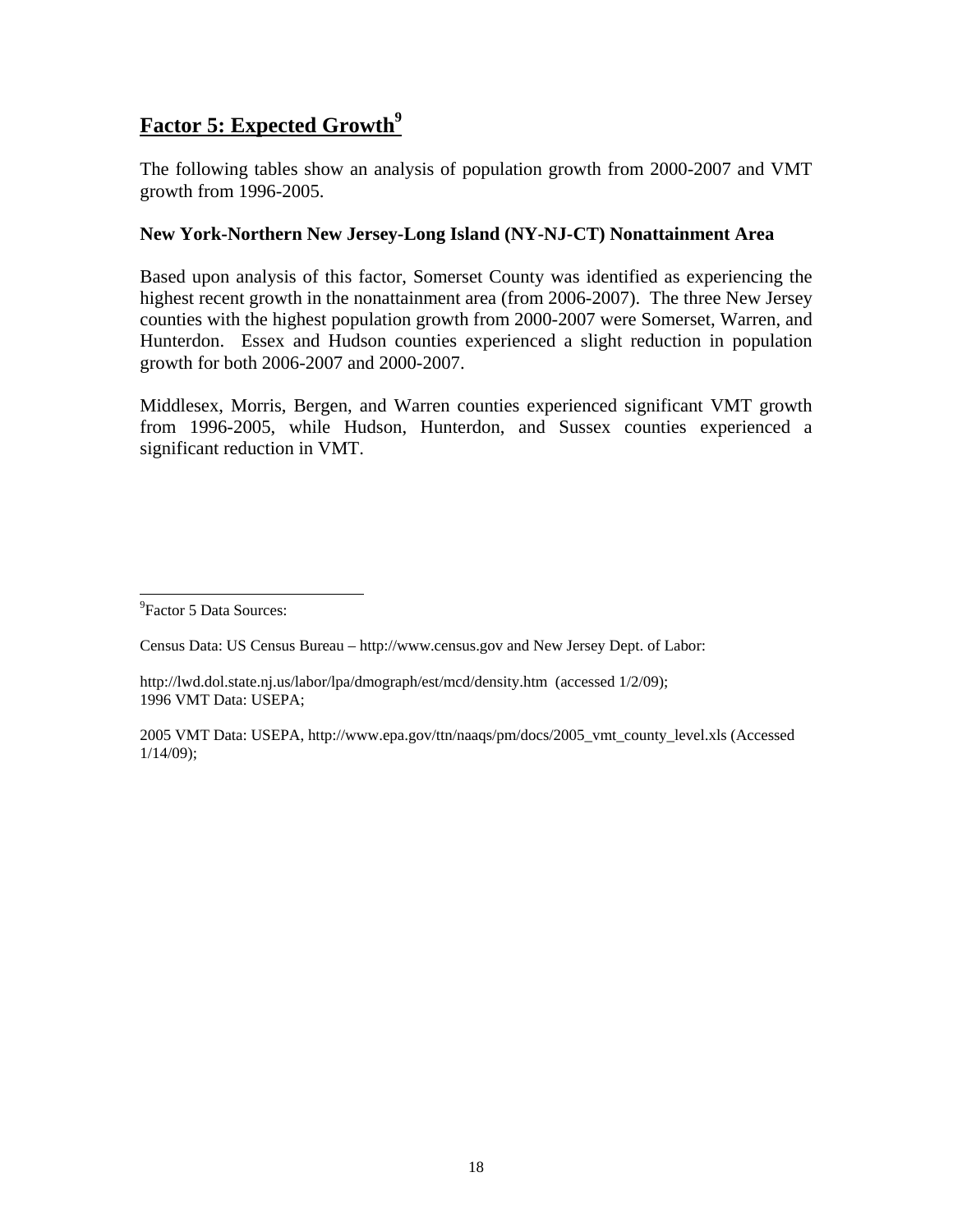#### **Philadelphia-Wilmington-Atlantic City (PA-NJ-DE-MD) Nonattainment Area**

Based upon analysis of this factor, Gloucester County has been identified as the New Jersey county in the nonattainment area experiencing the highest recent growth (from 2006-2007). Cape May County experienced a slight decrease in population. The top three New Jersey counties with the highest growth from 2000-2007 were Gloucester, Ocean, and Atlantic.

Burlington, Atlantic, and Salem counties experienced significant growth in VMT from 1996-2005 in comparison to the remainder of counties in the nonattainment area. Mercer and Ocean counties experienced a low to moderate reduction in VMT.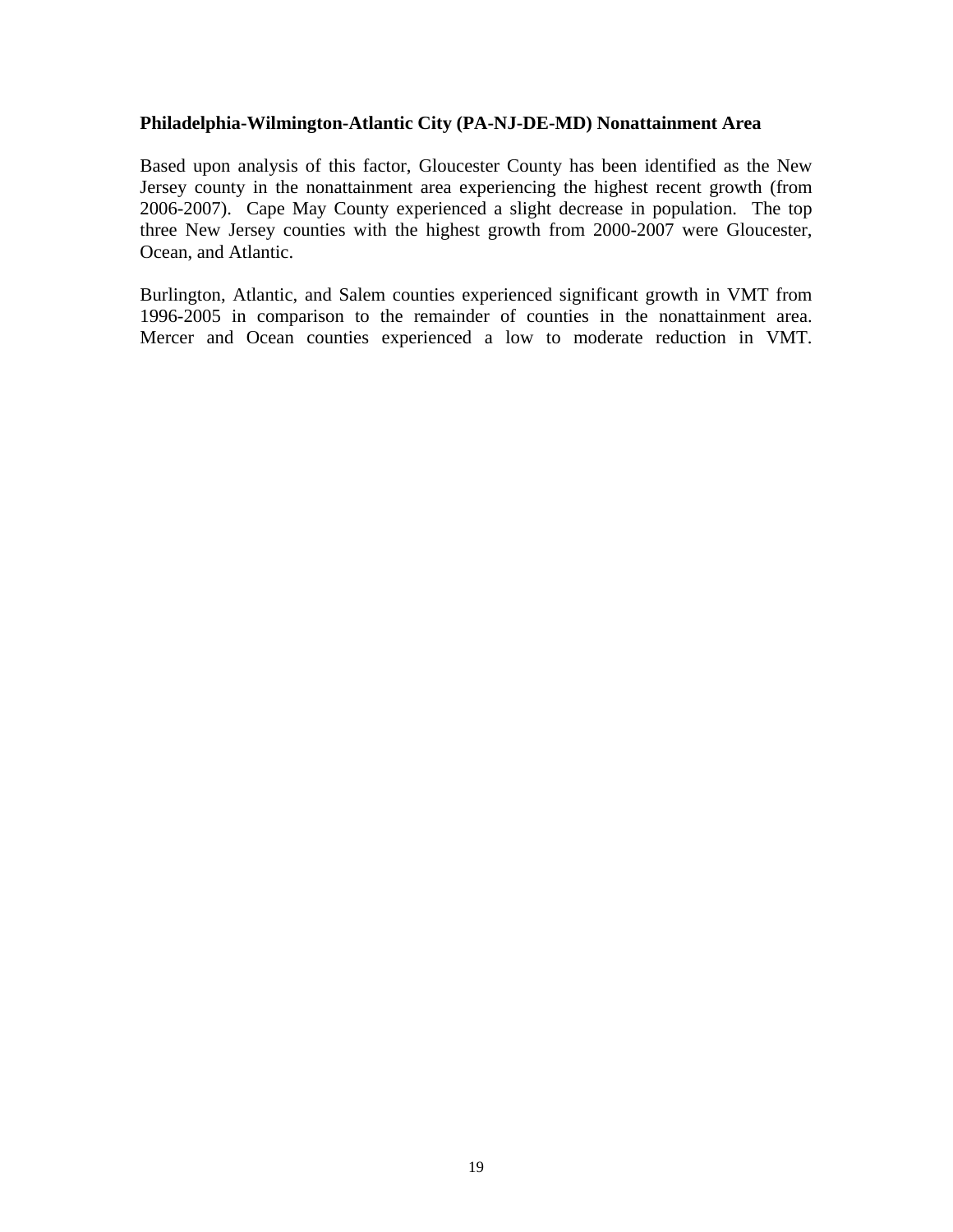| County             | 2000       | 2006       | 2007       | <b>Percent Growth</b> | Percent                       | <b>VMT 1996</b> | <b>VMT 2005</b> | <b>Percent VMT</b>            |
|--------------------|------------|------------|------------|-----------------------|-------------------------------|-----------------|-----------------|-------------------------------|
|                    | Population | Population | Population | $(2006 - 2007)$       | <b>Growth (2000-</b><br>2007) | (Millions)      | (Millions)      | <b>Growth (1996-</b><br>2005) |
| Fairfield, CT      | 882,567    | 893,987    | 895,015    | 0.1%                  | 1.41%                         | 7,233           | 7,649           | 5.75%                         |
| Middlesex, CT      | 155,071    | 163,372    | 164,150    | 0.5%                  | 5.85%                         | 1,298           | 1,786           | 37.61%                        |
| New Haven, CT      | 824,008    | 843,441    | 845,494    | 0.2%                  | 2.61%                         | 6,275           | 6,948           | 10.72%                        |
| Bergen, NJ         | 884,118    | 893,217    | 895,744    | 0.3%                  | 1.31%                         | 5,993           | 9,124           | 52.24%                        |
| Essex, NJ          | 792,305    | 778,333    | 776,087    | $-0.3%$               | $-2.05%$                      | 5,643           | 5,611           | $-0.57%$                      |
| Hudson, NJ         | 608,975    | 599,755    | 598,160    | $-0.3%$               | $-1.78%$                      | 4,012           | 2,543           | $-36.61%$                     |
| Hunterdon, NJ      | 121,989    | 129,197    | 129,348    | 0.1%                  | 6.03%                         | 1,413           | 929             | $-34.27%$                     |
| Middlesex, NJ      | 750,162    | 783,371    | 788,629    | 0.7%                  | 5.13%                         | 5,073           | 8,014           | 57.98%                        |
| Monmouth, NJ       | 615,301    | 641,309    | 642,030    | 0.1%                  | 4.34%                         | 4,407           | 6,230           | 41.36%                        |
| Morris, NJ         | 470,212    | 487,371    | 488,475    | 0.2%                  | 3.88%                         | 3,531           | 5,398           | 52.87%                        |
| Passaic, NJ        | 490,377    | 491,956    | 492,115    | 0.0%                  | 0.35%                         | 3,102           | 3,302           | 6.46%                         |
| Somerset, NJ       | 297,490    | 320,070    | 323,552    | 1.1%                  | 8.76%                         | 2,097           | 2,702           | 28.85%                        |
| Sussex, NJ         | 144,170    | 151,165    | 151,478    | 0.2%                  | 5.07%                         | 1,306           | 889             | $-31.93%$                     |
| Union, NJ          | 522,541    | 524,816    | 524,658    | 0.0%                  | 0.41%                         | 3,582           | 4,704           | 31.33%                        |
| Warren, NJ         | 102,433    | 109,431    | 109,737    | 0.3%                  | 7.13%                         | 896             | 1,342           | 49.82%                        |
| Bronx, NY          | 1,332,650  | 1,371,353  | 1,373,659  | 0.2%                  | 3.08%                         | 6,329           | 4,721           | $-25.41%$                     |
| Kings, NY          | 2,465,326  | 2,523,047  | 2,528,050  | 0.2%                  | 2.54%                         | 12,100          | 4,899           | $-59.51%$                     |
| Nassau, NY         | 1,334,544  | 1,312,756  | 1,306,533  | $-0.5%$               | $-2.10%$                      | 6,800           | 11,920          | 75.29%                        |
| New York, NY       | 1,537,195  | 1,612,630  | 1,620,867  | 0.5%                  | 5.44%                         | 7,824           | 4,378           | $-44.04%$                     |
| Queens, NY         | 2,229,379  | 2,264,661  | 2,270,338  | 0.3%                  | 1.84%                         | 10,261          | 7,839           | $-23.61%$                     |
| Richmond, NY       | 443,728    | 478,876    | 481,613    | 0.6%                  | 8.54%                         | 1,995           | 2,002           | 0.36%                         |
| Rockland, NY       | 286,753    | 295,927    | 296,483    | 0.2%                  | 3.39%                         | 1,406           | 2,731           | 94.25%                        |
| Suffolk, NY        | 1,419,369  | 1,456,783  | 1,453,229  | $-0.2%$               | 2.39%                         | 6,913           | 19,815          | 186.63%                       |
| Westchester,<br>NY | 923,459    | 948,080    | 951,325    | 0.3%                  | 3.02%                         | 4,895           | 9,166           | 87.25%                        |

### **Table 5-A: Expected Growth of Population and VMT in the New York-Northern New Jersey-Long Island (NY-NJ-CT) Nonattainment Area**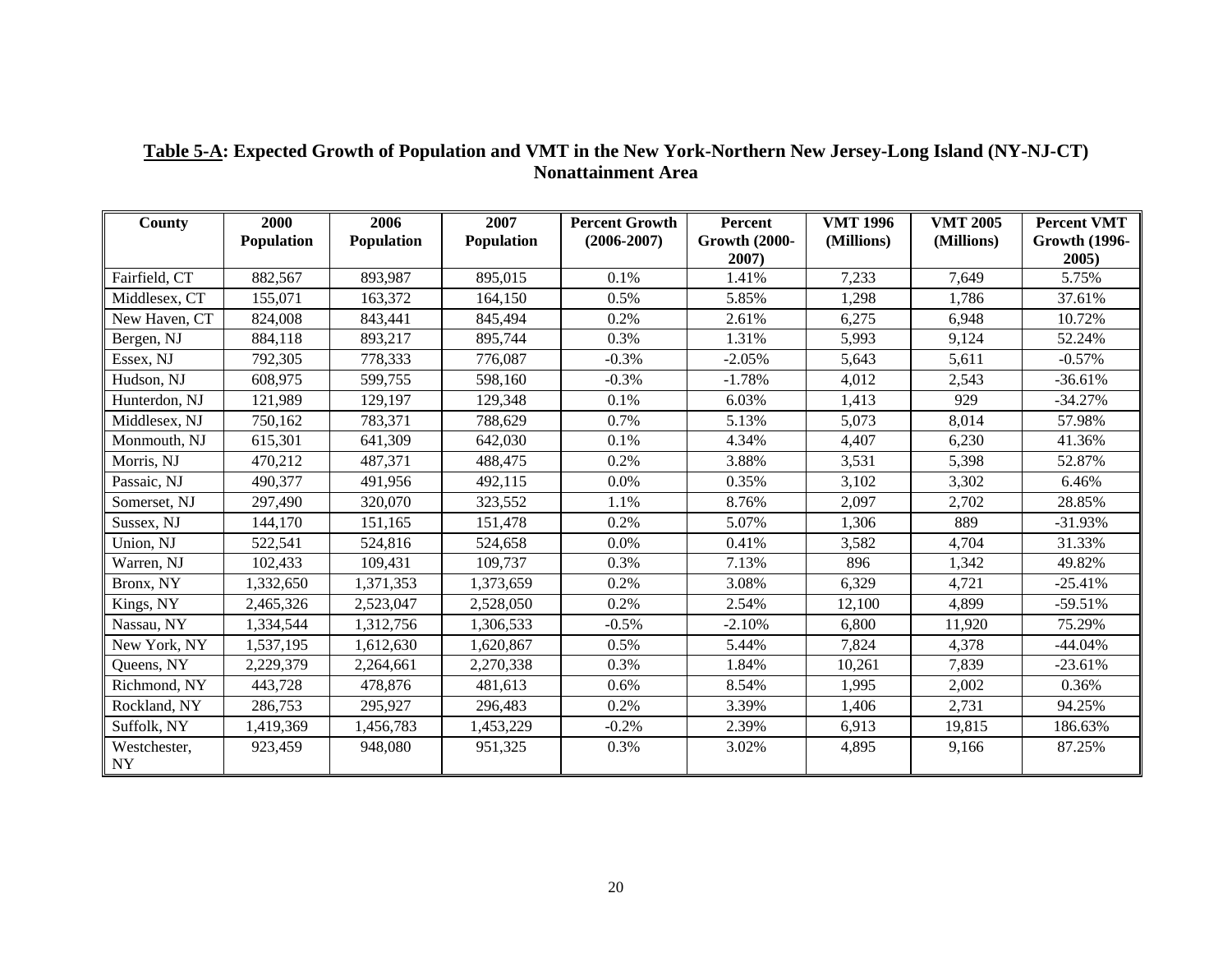| County         | 2000       | 2006              | 2007       | <b>Percent Growth</b> | <b>Percent</b>       | <b>VMT 1996</b> | <b>VMT 2005</b> | <b>Percent VMT</b>  |
|----------------|------------|-------------------|------------|-----------------------|----------------------|-----------------|-----------------|---------------------|
|                | Population | <b>Population</b> | Population | $(2006 - 2007)$       | <b>Growth (2000-</b> | (Millions)      | (Millions)      | <b>Growth 1996-</b> |
|                |            |                   |            |                       | 2007)                |                 |                 | 2005                |
| Bucks, PA      | 597,635    | 619,407           | 621,144    | 0.3%                  | 3.93%                | 3,818           | 5,250           | 37.50%              |
| Chester, PA    | 433,501    | 486,345           | 478,990    | $-1.5%$               | 10.49%               | 3,105           | 4,414           | 42.17%              |
| Delaware, PA   | 550,864    | 553,732           | 554,399    | 0.1%                  | 0.64%                | 3,638           | 4,011           | 10.26%              |
| Montgomery,    | 750,097    | 773,866           | 776,172    | 0.3%                  | 3.48%                | 4,818           | 7,527           | 56.22%              |
| PA             |            |                   |            |                       |                      |                 |                 |                     |
| Philadelphia,  | 1,517,550  | 1,453,212         | 1,449,634  | $-0.2%$               | $-4.48%$             | 10,420          | 6,499           | $-37.63%$           |
| PA             |            |                   |            |                       |                      |                 |                 |                     |
| Atlantic, NJ   | 252,552    | 269,924           | 270,644    | 0.3%                  | 7.16%                | 2,223           | 3,234           | 45.49%              |
| Burlington, NJ | 423,391    | 447,552           | 446,817    | $-0.2%$               | 5.53%                | 3,299           | 4,902           | 48.58%              |
| Camden, NJ     | 508,932    | 513,510           | 513,769    | 0.1%                  | 0.95%                | 4,102           | 4,669           | 13.82%              |
| Cape May, NJ   | 102,326    | 97,613            | 96,422     | $-1.2%$               | $-5.77\%$            | 673             | 909             | 35.10%              |
| Cumberland, NJ | 146,438    | 154,175           | 155,544    | 0.9%                  | 6.22%                | 1,096           | 1,264           | 15.34%              |
| Gloucester, NJ | 254,673    | 281,314           | 285,753    | 1.6%                  | 12.20%               | 2,055           | 2,621           | 27.55%              |
| Mercer, NJ     | 350,761    | 364,649           | 365,449    | 0.2%                  | 4.19%                | 3,343           | 2,668           | $-20.20%$           |
| Ocean, NJ      | 510,916    | 561,505           | 565,493    | 0.7%                  | 10.68%               | 3,624           | 3,367           | $-7.10%$            |
| Salem, NJ      | 64,285     | 65,842            | 66,016     | 0.3%                  | 2.69%                | 691             | 1,013           | 46.53%              |
| Cecil, MD      | 85,951     | 98,674            | 99,695     | 1.0%                  | 15.99%               | 1,035           | 1,193           | 15.23%              |
| Kent, DE       | 126,697    | 147,973           | 152,255    | 2.9%                  | 20.17%               | 1,371           | 1,435           | 4.68%               |
| New Castle, DE | 500,265    | 524,735           | 528,218    | 0.7%                  | 5.59%                | 4,687           | 5,674           | 21.07%              |
| Sussex, DE     | 156,638    | 180,039           | 184,291    | 2.4%                  | 17.65%               | 1,586           | 1,842           | 16.17%              |

#### **Table 5-B: Expected Growth of Population and VMT in the Philadelphia-Wilmington-Atlantic City (PA-NJ-DE-MD) Nonattainment Area**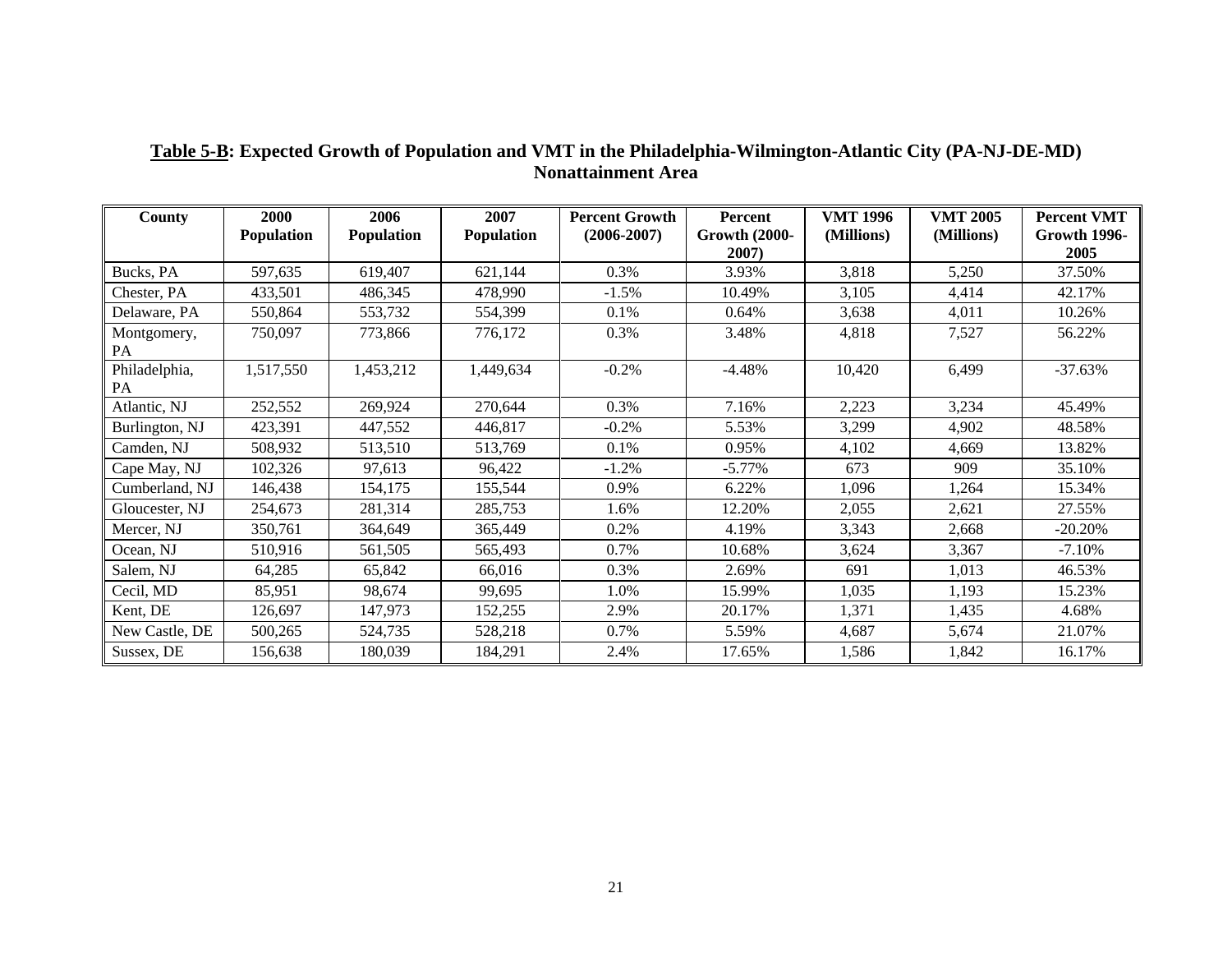# **Factor 6: Meteorology**

This factor did not play a significant role in the decision making process for either nonattainment area. "Climatic Data for the United States", prepared by NOAA and dated November 1998 was analyzed for this factor. The data analyzed is a summary of annual climatic wind data for the years 1930-1996.

| Table 6-A: Prevailing Wind Direction in the New York-Northern New Jersey-Long |
|-------------------------------------------------------------------------------|
| Island (NY-NJ-CT) Nonattainment Area                                          |

| Location                             | County        | <b>Prevailing Wind</b><br><b>Direction</b> | <b>Mean Wind Speed</b><br>(mph) | Peak Gust (mph) |
|--------------------------------------|---------------|--------------------------------------------|---------------------------------|-----------------|
| Bridgeport, CT                       | Fairfield     | <b>WSW</b>                                 | 12                              | 69              |
| Newark, NJ                           | Essex         | <b>NW</b>                                  | 10                              | 83              |
| Islip, NY                            | Suffolk       | <b>WNW</b>                                 |                                 | N/A             |
| Central Park, NY                     | New York      | <b>NW</b>                                  |                                 | 64              |
| <b>JFK</b> Airport, NY               | <b>Oueens</b> | S                                          | 12                              | 71              |
| LaGuardia Airport, NY                | <b>Oueens</b> | <b>NE</b>                                  | 13                              | 77              |
| Suffolk County Air<br>Force Base, NY | Suffolk       | <b>SW</b>                                  | 9                               | 76              |

Based on an analysis of this factor, the prevailing wind direction in the New York-Northern New Jersey-Long Island nonattainment area is predominantly from the northwest and southwest.

|  | Table 6-B: Prevailing Wind Direction in the Philadelphia-Wilmington-Atlantic City |
|--|-----------------------------------------------------------------------------------|
|  | (PA-NJ-DE-MD) Nonattainment Area                                                  |

| <b>Location</b>               | County            | <b>Prevailing Wind</b><br><b>Direction</b> | <b>Mean Wind Speed</b><br>(mph) | Peak Gust (mph) |
|-------------------------------|-------------------|--------------------------------------------|---------------------------------|-----------------|
| Philadelphia, PA              | Philadelphia      | <b>SW</b>                                  | 10                              | 69              |
| Atlantic City Airport,<br>NJ  | Atlantic          | <b>WNW</b>                                 | 10                              | 81              |
| Trenton, NJ                   | Mercer            | S                                          | 9                               | 64              |
| McGuire Air Force<br>Base, NJ | <b>Burlington</b> | <b>WNW</b>                                 | 7                               | 87              |
| Dover Air Force Base,<br>DE   | Kent              | <b>SSW</b>                                 | 7                               | 85              |
| Wilmington, DE                | New Castle        | <b>WNW</b>                                 | 9                               | 56              |

Based on an analysis of this factor, the prevailing wind direction in the Philadelphia-Wilmington-Atlantic City nonattainment area is from the northwest and southwest.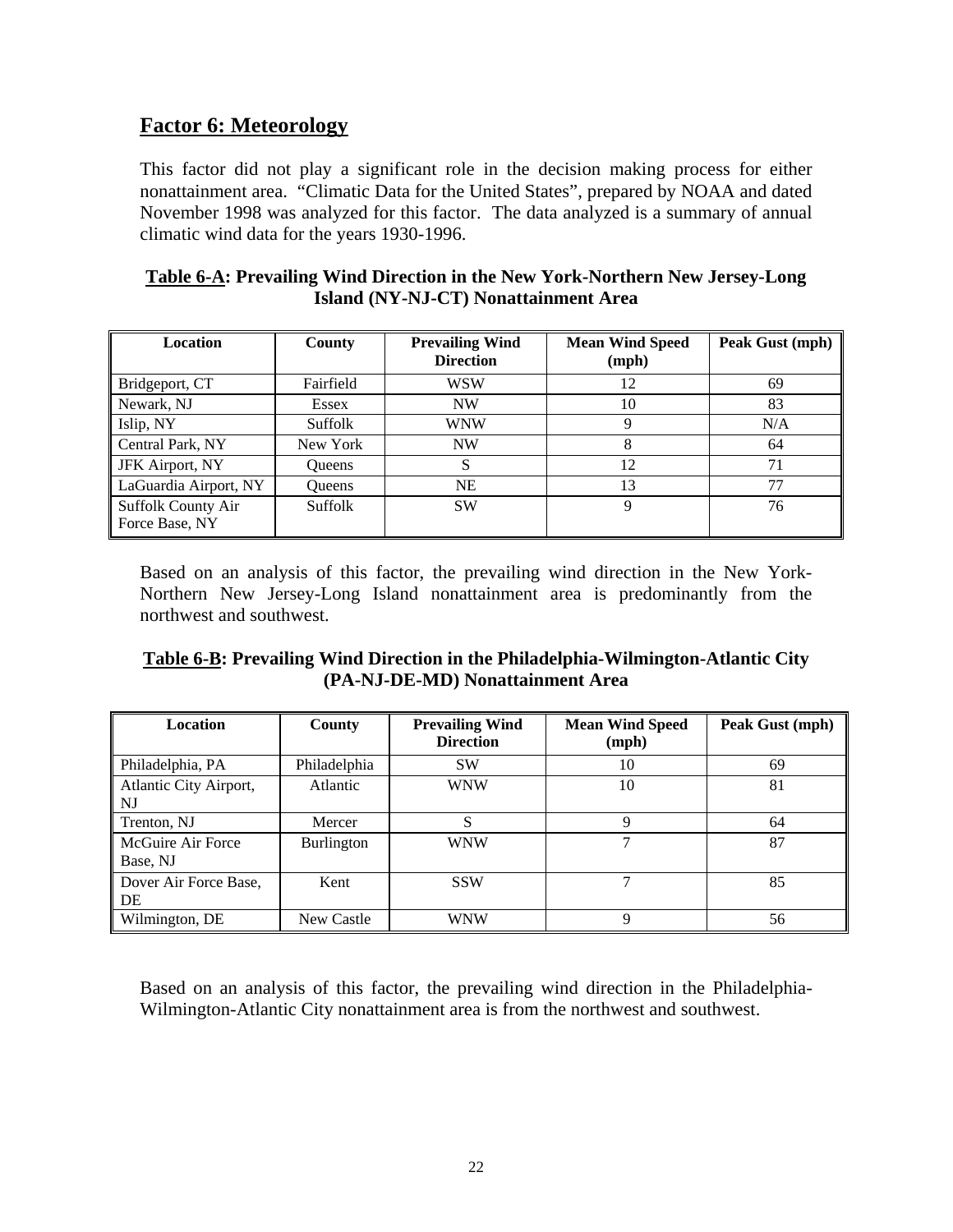# **Factor 7: Geography/Topography**

There are no geographical or topographical boundaries limiting air movements within the airshed in the areas.

# **Factor 8: Jurisdictional Boundaries**

The current jurisdictional boundaries for the 1997 8-hour ozone standard nonattainment areas are adequate for the new 2008 ozone NAAQS nonattainment areas. The areas include:

For the New York-Northern New Jersey-Long Island (NY-NJ-CT) nonattainment area, Bergen, Essex, Hudson, Hunterdon, Middlesex, Monmouth, Morris, Passaic, Somerset, Sussex, Union, and Warren counties in New Jersey; Bronx, Kings, Nassau, New York, Queens, Richmond, Rockland, Suffolk, and Westchester counties in New York; and Fairfield, Middlesex, and New Haven counties in Connecticut.

For the Philadelphia-Wilmington-Atlantic City (PA-NJ-DE-MD) Nonattainment Area, Atlantic, Burlington, Camden, Cape May, Cumberland, Gloucester, Mercer, Ocean, and Salem counties in New Jersey; Bucks, Chester, Delaware, Montgomery, and Philadelphia counties in Pennsylvania; Kent, New Castle, and Sussex counties in Delaware; and Cecil County in Maryland.

# **Factor 9: Level of Control of Emission Sources**

This factor did not play a significant role in the decision making process. Emissions of  $NO<sub>x</sub>$  and VOC will continue to decrease because of State and Federal efforts that include Ozone Reasonably Available Control Technology (RACT) Rules and the Federal Clean Air Interstate Rule (CAIR).

Additionally, New Jersey's  $PM_{2.5}$  statewide RACT rules are in the process of being updated which will result in additional reductions of direct  $PM<sub>2.5</sub>$  and its precursors,  $SO<sub>2</sub>$ and  $NO<sub>x</sub>$ , from major source categories. New Jersey is also relying upon the USEPA to provide sufficient emission reductions from upwind sources in order to bring the multistate nonattainment areas into attainment with the 2008 ozone health standards and maintain them. Emissions from upwind states are discussed further in Factor 10.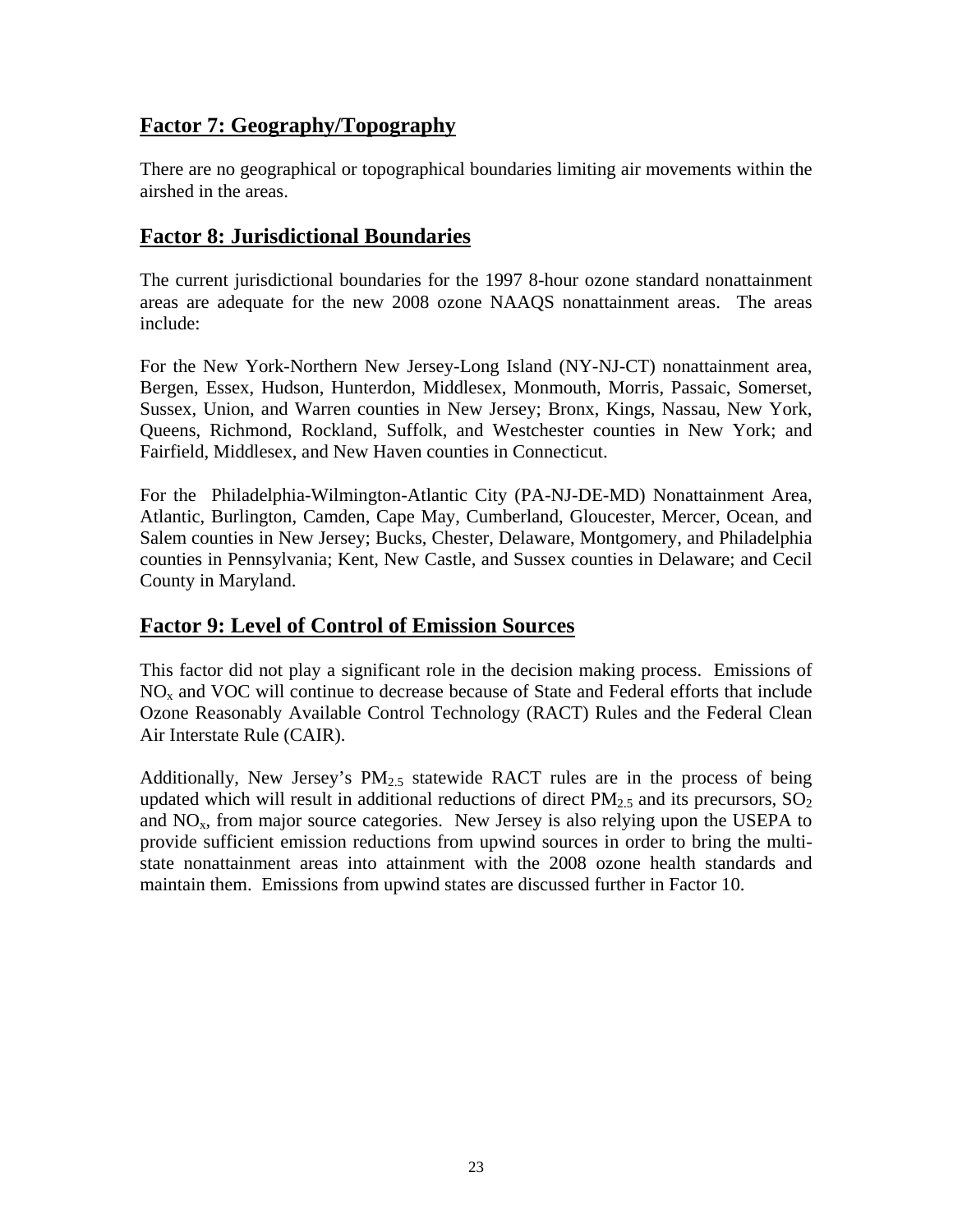# **Factor 10: Modeling of Regional Ozone Transport**

Modeling conducted by the USEPA as a part of the Clean Air Interstate Rule (CAIR) in 2005 demonstrates that ozone transport constitutes a large portion of projected nonattainment in most eastern areas in  $2010$ .<sup>10</sup> Tables 10-A and 10-B show the CAIR results for the counties that were modeled in the New York-Northern New Jersey-Long Island (NY-NJ-CT) and Philadelphia-Wilmington-Atlantic City (PA-NJ-DE-MD) Nonattainment Areas.

#### **Table 10-A: Percent Contribution to 8-Hour Ozone Nonattainment due to Transport from Upwind States in the New York-Northern New Jersey-Long Island (NY-NJ-CT) Nonattainment Area**

| <b>2010 Base Nonattainment</b> | 2010 Base 8-Hour Ozone | <b>Percent of 8-Hour</b> |
|--------------------------------|------------------------|--------------------------|
| <b>Counties</b>                | (ppb)                  | <b>Ozone due to</b>      |
|                                |                        | <b>Transport</b>         |
| Fairfield, CT                  | 92                     | 80%                      |
| Middlesex, CT                  | 90                     | 93%                      |
| New Haven, CT                  | 91                     | 95%                      |
| Bergen, NJ                     | 86                     | 38%                      |
| Hunterdon, NJ                  | 89                     | 26%                      |
| Middlesex, NJ                  | 92                     | 62%                      |
| Monmouth, NJ                   | 86                     | 65%                      |
| Morris, NJ                     | 86                     | 63%                      |
| Richmond, NY                   | 87                     | 55%                      |
| Suffolk, NY                    | 91                     | 52%                      |
| Westchester, NY                | 85                     | 56%                      |

Greater than 50% of ozone is due to transport in 9 of the 11 modeled counties in the New York-Northern New Jersey-Long Island nonattainment area.

 $\overline{\phantom{a}}$ 

 $10$  Technical Support Document for the Final Clean Air Interstate Rule – Air Quality Modeling. USEPA. March 2005.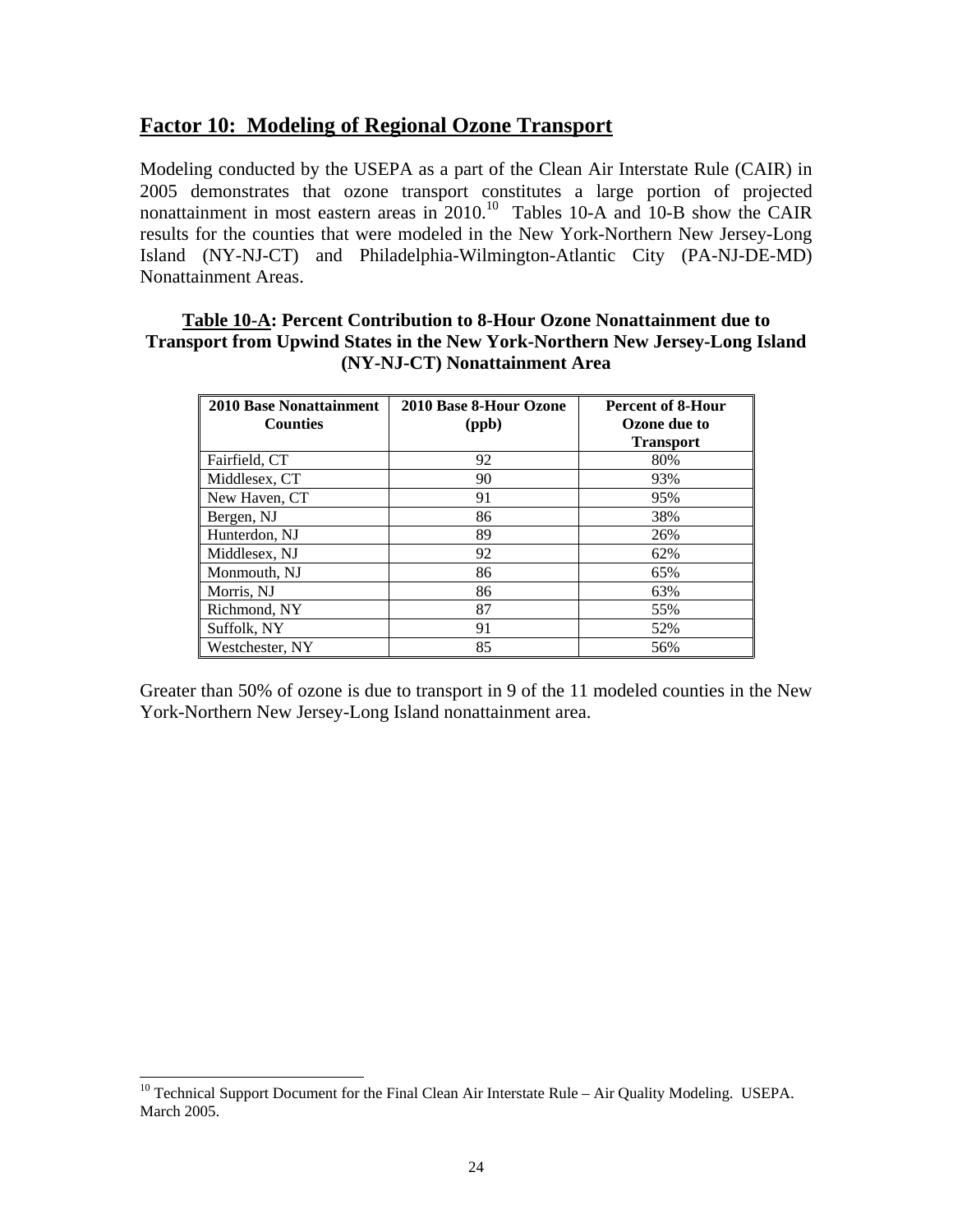### **Table 10-B: Percent Contribution to 8-Hour Ozone Nonattainment due to Transport from Upwind States in the Philadelphia-Wilmington-Atlantic City (PA-NJ-DE-MD) Nonattainment Area**

| <b>2010 Base Nonattainment</b> | 2010 Base 8-Hour Ozone | <b>Percent of 8-Hour</b> |
|--------------------------------|------------------------|--------------------------|
| <b>Counties</b>                | (ppb)                  | Ozone due to             |
|                                |                        | Transport                |
| Bucks, PA                      | 94                     | 35%                      |
| Chester, PA                    | 85                     | 39%                      |
| Montgomery, PA                 | 88                     | 47%                      |
| Philadelphia, PA               | 90                     | 55%                      |
| Camden, NJ                     | 91                     | 57%                      |
| Gloucester, NJ                 | 91                     | 62%                      |
| Mercer, NJ                     | 95                     | 36%                      |
| Ocean, NJ                      | 100                    | 82%                      |
| Cecil, MD                      | 89                     | 35%                      |
| New Castle, DE                 | 85                     | 37%                      |

Greater than 50% of ozone is due to transport in 4 of the 10 modeled counties in the Philadelphia-Wilmington-Atlantic City nonattainment area. The modeled county in the nonattainment area with the highest percentage of ozone due to transport is Ocean County, NJ (82%).

The CAIR modeling conducted by the USEPA also included information on the upwind areas contributing to downwind nonattainment in the Ozone Transport Region (OTR) counties. Tables 10-C and 10-D summarize the information from the CAIR modeling (Table VI-5).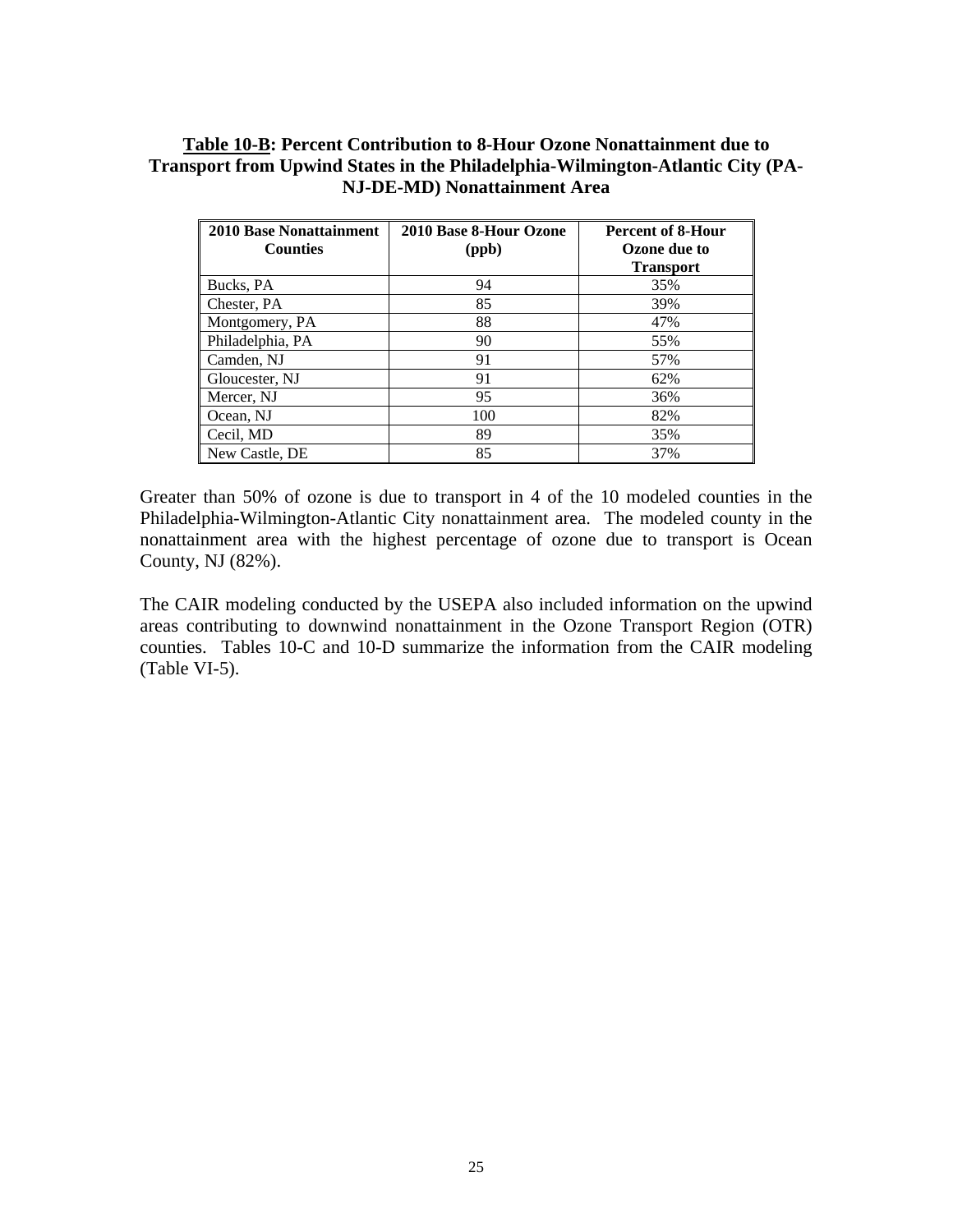| <b>Downwind County</b> |     |     |           |           |           | <b>Upwind States</b> |           |           |    |           |
|------------------------|-----|-----|-----------|-----------|-----------|----------------------|-----------|-----------|----|-----------|
| Fairfield, CT          | MD/ | NJ  | <b>NY</b> | <b>OH</b> | <b>PA</b> | <b>VA</b>            | WV        |           |    |           |
|                        | DC  |     |           |           |           |                      |           |           |    |           |
| Middlesex, CT          | MA  | NJ  | <b>NJ</b> | <b>OH</b> | PA        | VA                   |           |           |    |           |
| New Haven, CT          | MD/ | NJ  | NY        | <b>OH</b> | <b>PA</b> | VA.                  | <b>WV</b> |           |    |           |
|                        | DC  |     |           |           |           |                      |           |           |    |           |
| Bergen, NJ             | MD/ | MI  | OH        | PA        | <b>VA</b> | <b>WV</b>            |           |           |    |           |
|                        | DC  |     |           |           |           |                      |           |           |    |           |
| Hunterdon, NJ          | DE  | MD/ | <b>OH</b> | PA        | VA        | <b>WV</b>            |           |           |    |           |
|                        |     | DC  |           |           |           |                      |           |           |    |           |
| Middlesex, NJ          | DE  | MD/ | MI        | <b>NY</b> | <b>OH</b> | PA                   | VA        | <b>WV</b> |    |           |
|                        |     | DC  |           |           |           |                      |           |           |    |           |
| Monmouth, NJ           | DE  | MD/ | MI        | <b>NY</b> | <b>OH</b> | PA                   | VA        | <b>WV</b> |    |           |
|                        |     | DC  |           |           |           |                      |           |           |    |           |
| Morris, NJ             | DE  | MD/ | MI        | <b>NY</b> | <b>OH</b> | PA                   | <b>VA</b> | WV        |    |           |
|                        |     | DC  |           |           |           |                      |           |           |    |           |
| Richmond, NY           | MD/ | MI  | NJ        | PA        | VA        | <b>WV</b>            |           |           |    |           |
|                        | DC  |     |           |           |           |                      |           |           |    |           |
| Suffolk, NY            | CT  | DE  | MD/       | MI        | NC        | NJ                   | <b>OH</b> | PA        | VA | <b>WV</b> |
|                        |     |     | DC        |           |           |                      |           |           |    |           |
| Westchester, NY        | MD/ | NJ  | <b>OH</b> | PA        | VA        | WV                   |           |           |    |           |
|                        | DC  |     |           |           |           |                      |           |           |    |           |

**Table 10-C: Upwind States That Make a Significant Contribution to 8-Hour Ozone in Each Modeled Downwind Nonattainment County in the New York-Northern New Jersey-Long Island (NY-NJ-CT) Nonattainment Area<sup>11</sup>**

Note: Upwind States are listed alphabetically and not according to order of influence.

The CAIR modeling demonstrates that the counties in the New York-Northern New Jersey-Long Island nonattainment area are influenced by several states outside of the nonattainment area. Some of the upwind states are located outside of the OTR, which shows that ozone transport is an issue on a broad regional scale.

l

 $11$  Based on several contribution metrics evaluated by the USEPA to show the magnitude of the contribution, the frequency of the contributions, and the relative amount of the total contribution.